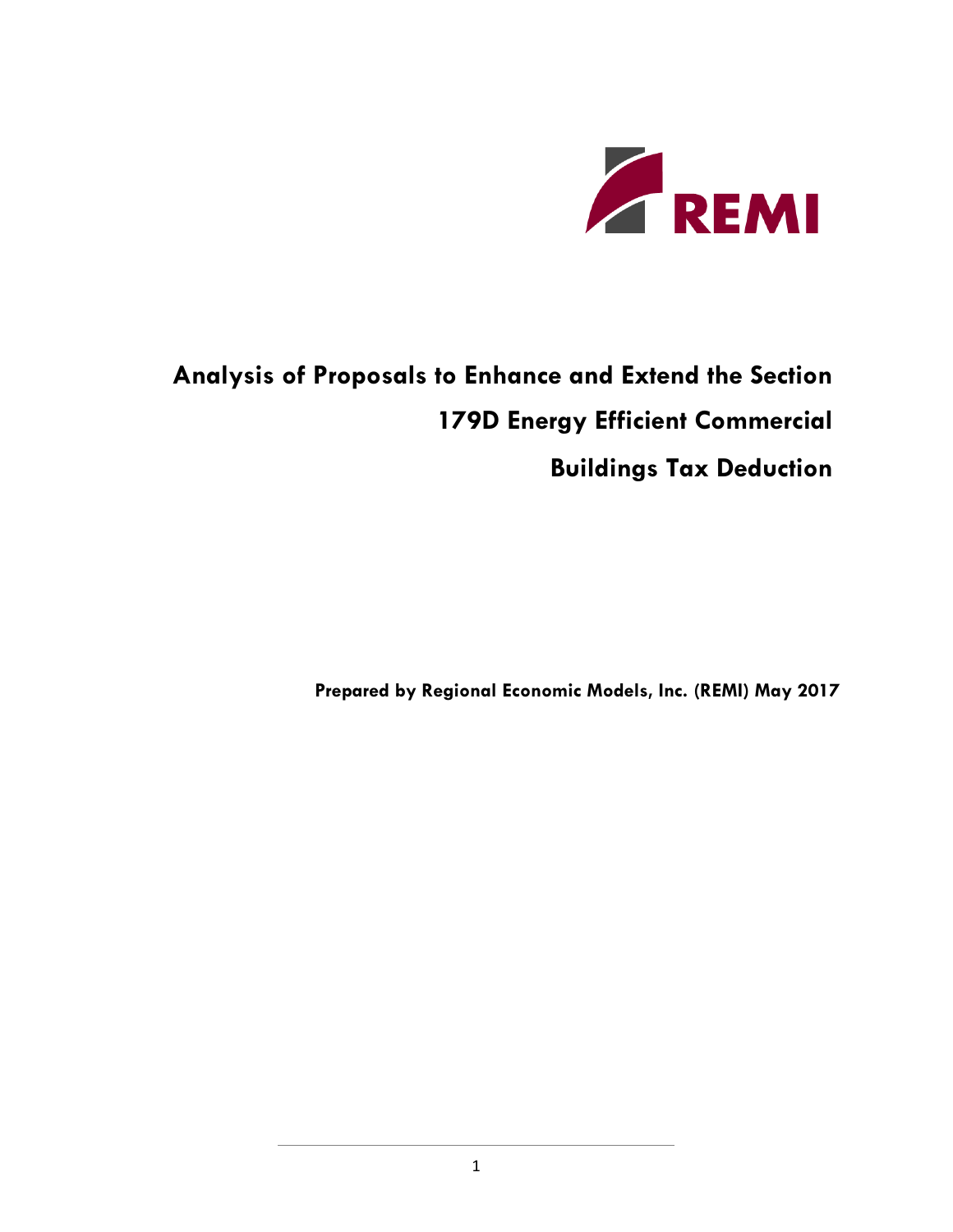

REMI (Regional Economic Models, Inc.) is the nation's leading regional economic modeling and policy analysis firm. REMI provides PI+, TranSight, and Tax-PI modeling software, and technical analysis to federal, state, and regional government agencies, leading non-profit and trade organizations, universities, and consulting firms. We serve as economists, policy experts, and economic policy analysis modelers.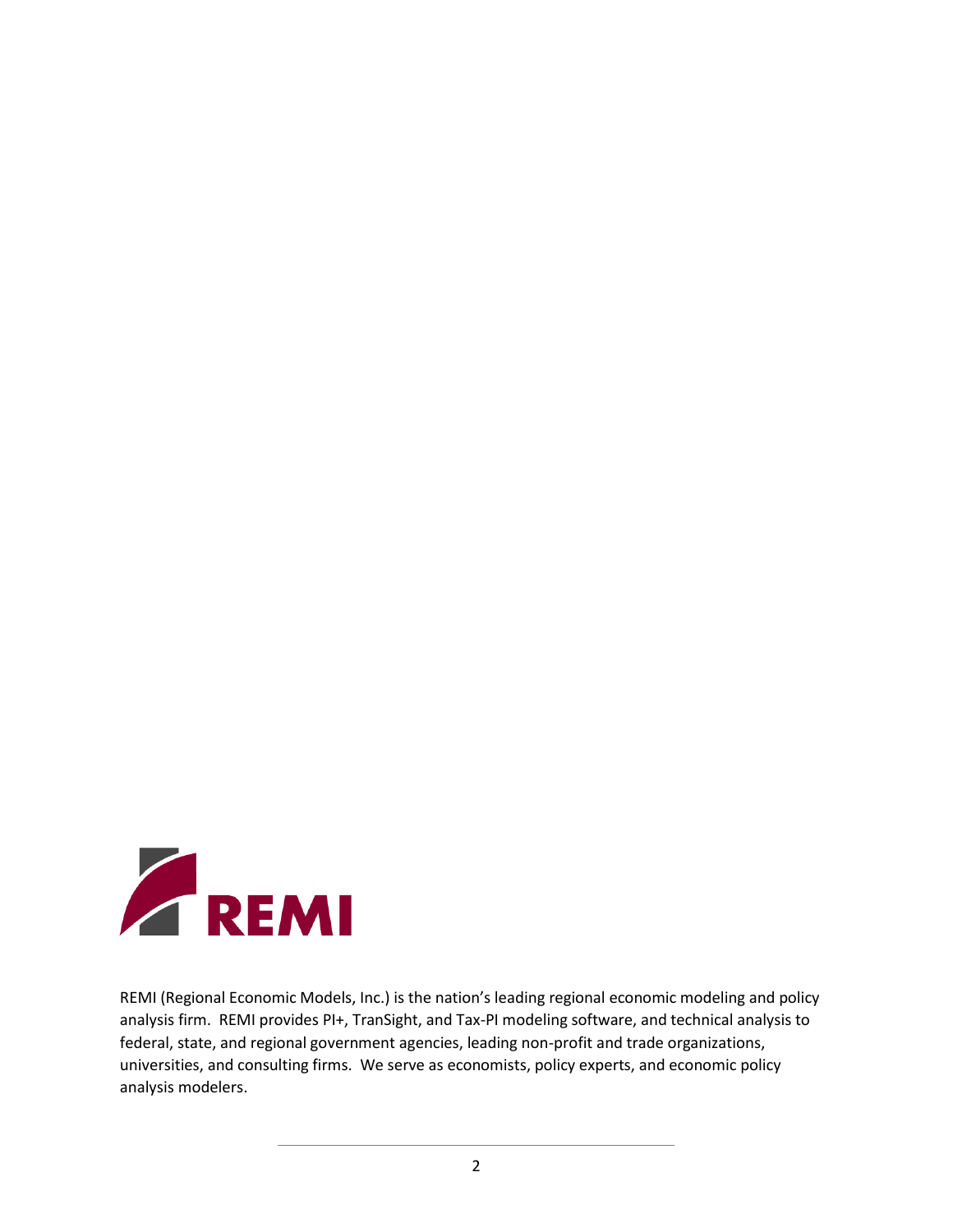# Contents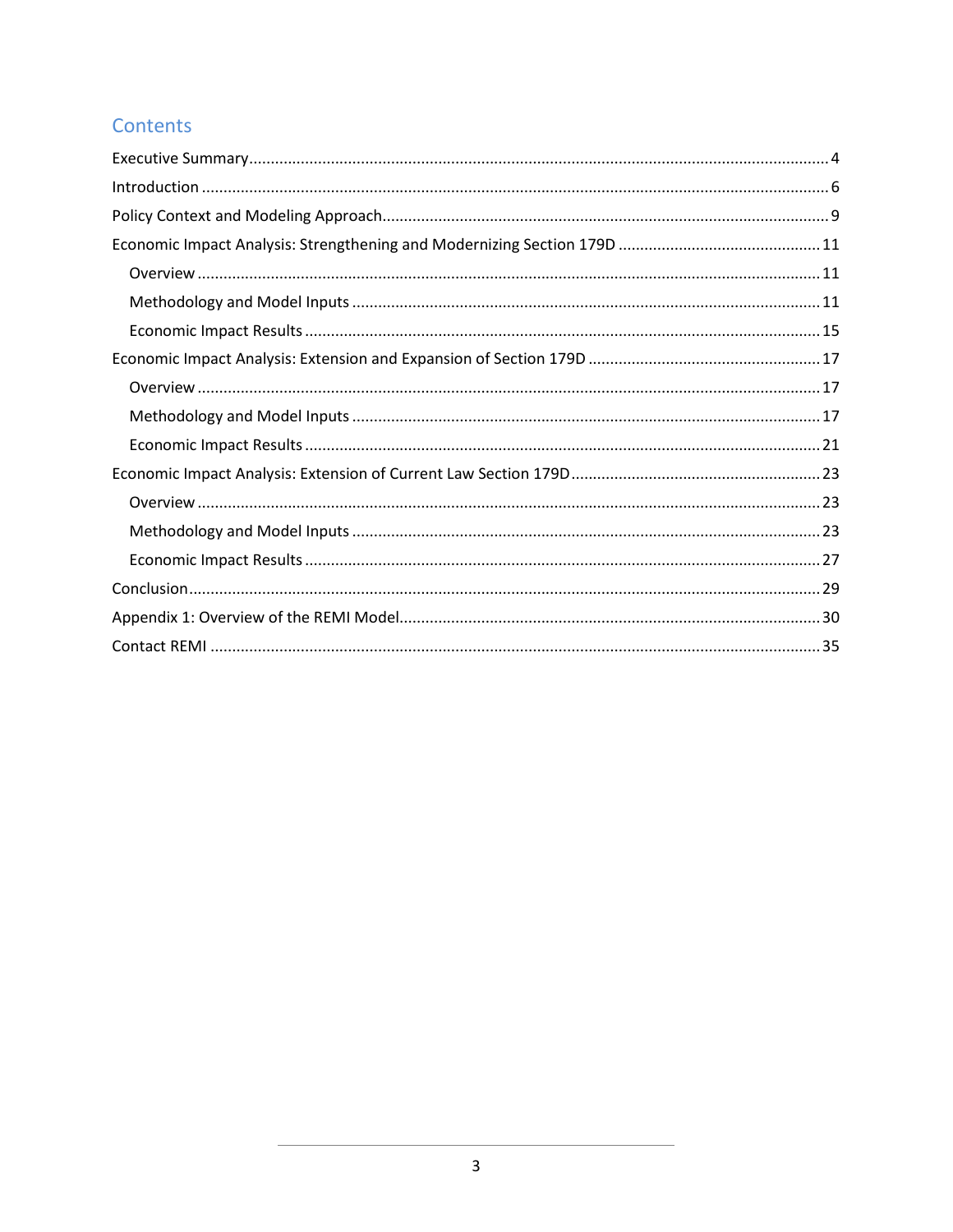# Executive Summary

 $\overline{\phantom{a}}$ 

Section 179D of the Internal Revenue Code, the Energy Efficient Commercial Buildings Deduction, was originally enacted by Congress as part of the Energy Policy Act of 2005 to promote energy independence. Section 179D promotes the proper allocation of incentives in the real estate development process. A key challenge to realizing the benefits of energy-efficient improvements is that the associated cost savings flow to building occupants, not developers. By helping offset the cost of energy efficient investments, Section 179D allows building owners to share in the incentive to install energy-efficient improvements that help their occupants save money on electricity, water, and climate control costs. In so doing, Section 179D promotes private-sector solutions to improve conservation practices and modernize national infrastructure.

In this analysis, REMI evaluates the economic impact of three potential approaches to the Section 179D deduction, which most recently expired at the end of 2016:

- 1. **Strengthening and Modernizing Section 179D**, <sup>1</sup> which would increase the value of the deduction to \$3.00 per square foot from \$1.80, increase the applicable energy efficiency standards, make it available to support improvements to existing as well as new buildings, and extend the deduction.
- 2. **Extension of Current Law Section 179D plus Expansion to Non-Profits and Tribal Governments**, <sup>2</sup> modeled on 2015 legislation developed by the Senate Finance Committee under Chairman Orrin Hatch (R-UT), which would extend the deduction, expand availability of the deduction to nonprofit organizations and tribal governments and increase the applicable energy efficiency standards.
- 3. **Extension of Current Law Section 179D**, <sup>3</sup> modeled on the two-year extension of current law enacted as part of the Protecting Americans from Tax Hikes ("PATH") Act of 2015.

The results of this analysis show that in addition to advancing the goal of energy independence, **Section 179D is an engine of economic and employment growth**. As captured in the table below, this study quantifies these impacts, finding that:

- Strengthening and extending the Section 179D Energy-Efficiency Commercial Buildings Deduction will create jobs and expand the nation's economy. These benefits would be compounded by increasing the dollar value of the deduction in accordance with several Congressional and administration proposals.
- These enhancements to Section 179D would support up to 76,529 jobs annually and contribute annually almost \$7.4 billion to national gross domestic product ("GDP"), as well as over \$5.7 billion towards national personal income.

<sup>&</sup>lt;sup>1</sup> Proposals along these lines include Title I of S. 2189, sponsored by Senator Cardin (D-MD) in the 113<sup>th</sup> Congress and the President's FY 2017 Budget Proposal. *See* Description of Certain Revenue Provisions Contained in the President's Fiscal Year 2017 Budget Proposal, Joint Committee on Taxation, July 2016, JCS-2-16.

<sup>2</sup> *See* Description of the Chairman's Mark of a Bill to Extend Certain Expired Tax Provisions, July 17, 2015, JCX-101- 15, and Description of the Chairman's Modification to the Chairman's Mark of a Bill to Extend Certain Expired Tax Provisions, July 21, 2015, JCX-103-15. In addition to the Senate Finance Committee extenders bill, other proposals along these lines include H.R. 6376, sponsored by Congressman Reichert (R-WA) in the  $114<sup>th</sup>$  Congress.

<sup>&</sup>lt;sup>3</sup> General Explanation of Tax Legislation Enacted in 2015, Joint Committee on Taxation, March 2016, JCS-1-16.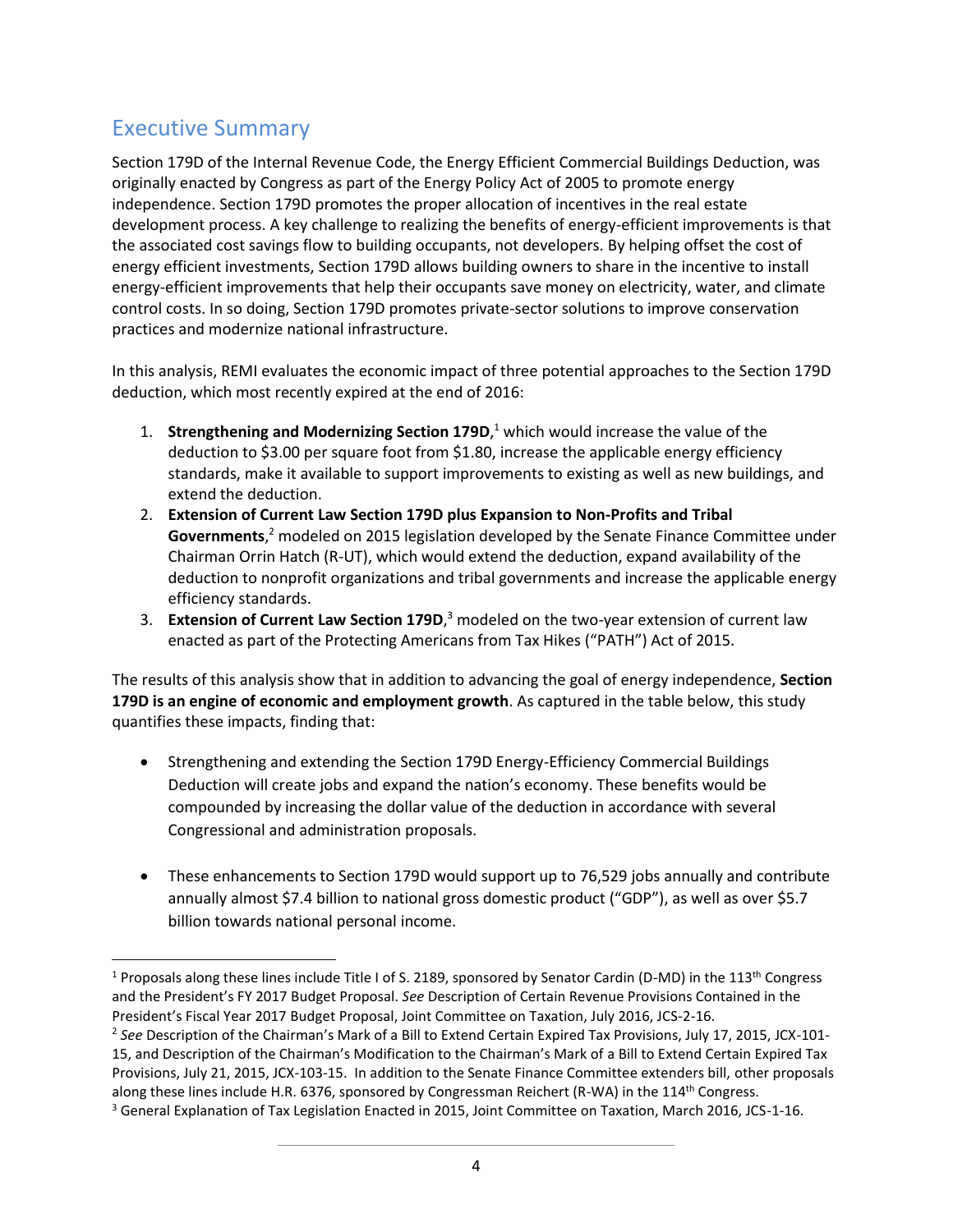Expanding the availability of the deduction to nonprofit organizations and tribal governments, while increasing the applicable energy efficiency standards, also provide clear positive impacts to the economy.

Table 1. Average Annual Economic Impacts for First Ten Years

|                                       | Strengthen and | <b>Extension plus</b> | Extension of       |
|---------------------------------------|----------------|-----------------------|--------------------|
|                                       | Modernize      | Expansion             | <b>Current Law</b> |
| Jobs                                  | 76,529         | 39,388                | 40,749             |
| GDP (millions of dollars)             | 7.398          | 3,730                 | 3,860              |
| Personal Income (millions of dollars) | 5,729          | 3,017                 | 3,128              |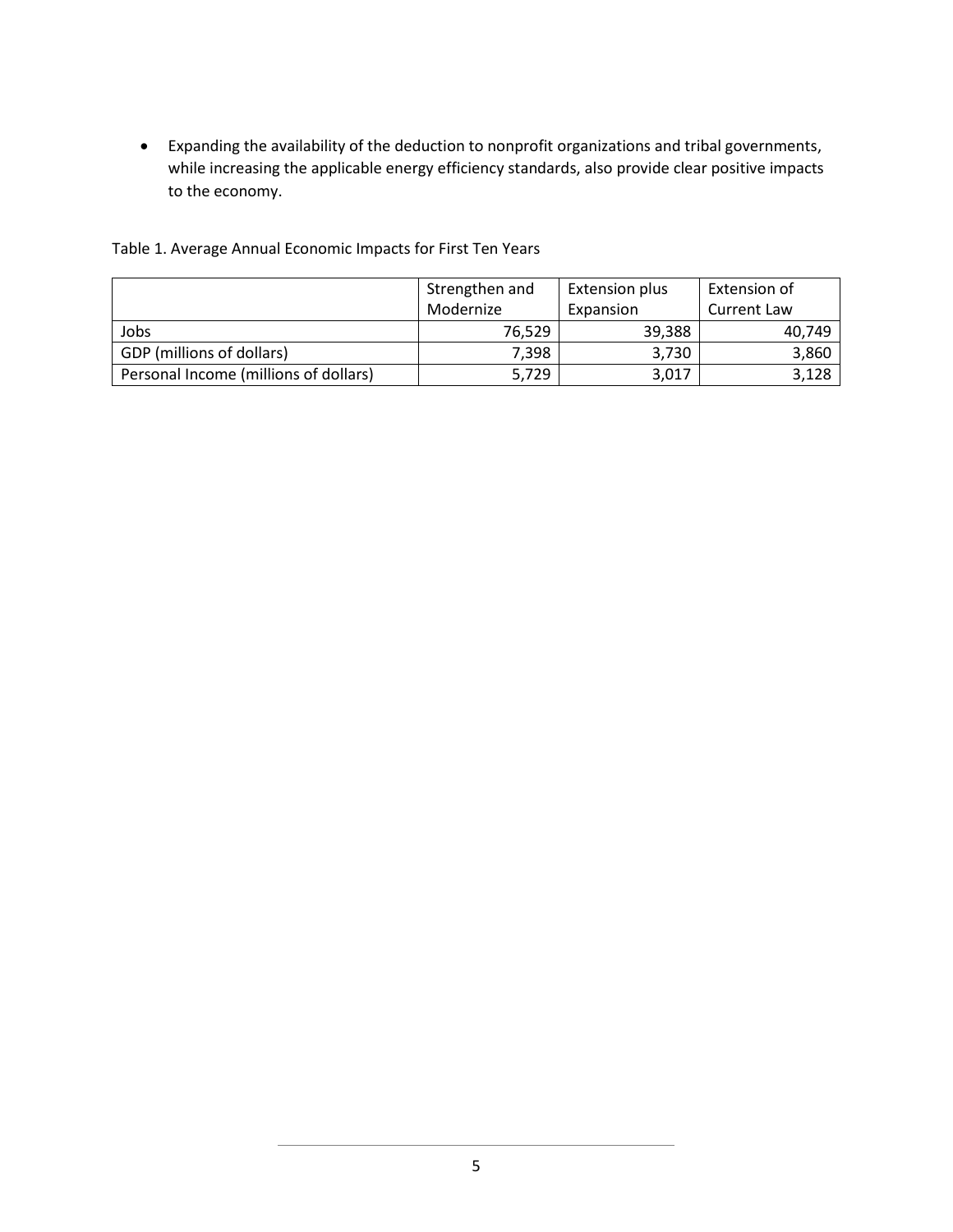# Introduction

l

Section 179D offers an enhanced tax deduction to offset the cost of investments in certain energy efficient commercial building property. A deduction of up to \$1.80 per square foot is available to owners of new or existing buildings who install (1) interior lighting, (2) building envelope, or (3) heating, cooling, ventilation, or hot water system improvements that reduce the building's total energy and power cost by 50% or more in comparison to a building meeting minimum requirements set by ASHRAE Standard 90.1-2001 (for buildings and systems placed in service before January 1, 2016) or 90.1-2007 (for buildings and systems placed in service before January 1, 2017).

A deduction of up to \$0.60 per square foot is available to owners of buildings in which individual lighting, building envelope, or heating and cooling systems partially qualify to meet the applicable target levels, or through an interim rule for lighting fixtures promulgated by the IRS.

| Table 2. Summary of 179D Tax Deductions <sup>4</sup>                   |                                        |                                           |                                      |                              |                 |                                                                    |  |  |  |  |  |
|------------------------------------------------------------------------|----------------------------------------|-------------------------------------------|--------------------------------------|------------------------------|-----------------|--------------------------------------------------------------------|--|--|--|--|--|
|                                                                        |                                        |                                           | <b>Partially Qualifying Property</b> |                              |                 |                                                                    |  |  |  |  |  |
|                                                                        | <b>Fully</b><br>Qualifying<br>Property | <b>IRS Notice</b><br>(Effective<br>Dates) | <b>Envelope</b>                      | <b>HVAC and</b><br><b>HW</b> | <b>Lighting</b> | <b>Interim Lighting</b><br>Rule                                    |  |  |  |  |  |
| <b>Savings</b><br>Requirements*                                        | 50%                                    | 2006-52<br>$(1/1/06 -$<br>12/31/08)       | 16 2/3%                              | 16 2/3%                      | 16 2/3%         |                                                                    |  |  |  |  |  |
|                                                                        |                                        | 2008-40<br>$(1/1/06 -$<br>12/31/13        | 10%                                  | 20%                          | 20%             | 25%-40% lower<br>lighting power<br>density (50% for<br>warehouses) |  |  |  |  |  |
|                                                                        |                                        | 2012-26<br>$(3/12/12 -$<br>12/31/16       | 10%                                  | 15%                          | 25%             |                                                                    |  |  |  |  |  |
| <b>Tax Deduction (not</b><br>to exceed cost of<br>qualifying property) | $$1.80/ft^2$                           |                                           | $$0.60/ft^2$$                        | \$0.60/ft <sup>2</sup>       | $$0.60/ft^2$$   | $$0.60/ft^2$ times<br>applicable<br>percentage**                   |  |  |  |  |  |

\* Savings refer to the reduction in the energy and power costs of the combined energy for the interior lighting, HVAC, and HW systems as compared to a reference building that meets the minimum requirements of ASHRAE Standard 90.1-2001 for buildings placed in service prior to 1/1/2016 and ASHRAE Standard 90.1-2007 for buildings placed in service on or after 1/1/2016.

\*\* The tax deduction is prorated depending on the reduction in LPD. See IRS Notice 2006-52 for the definition of "applicable percentage."

<sup>4</sup> ENERGY.GOV, Office of Energy Efficiency & Renewable Energy. https://energy.gov/eere/buildings/179dcommercial-buildings-energy-efficiency-tax-deduction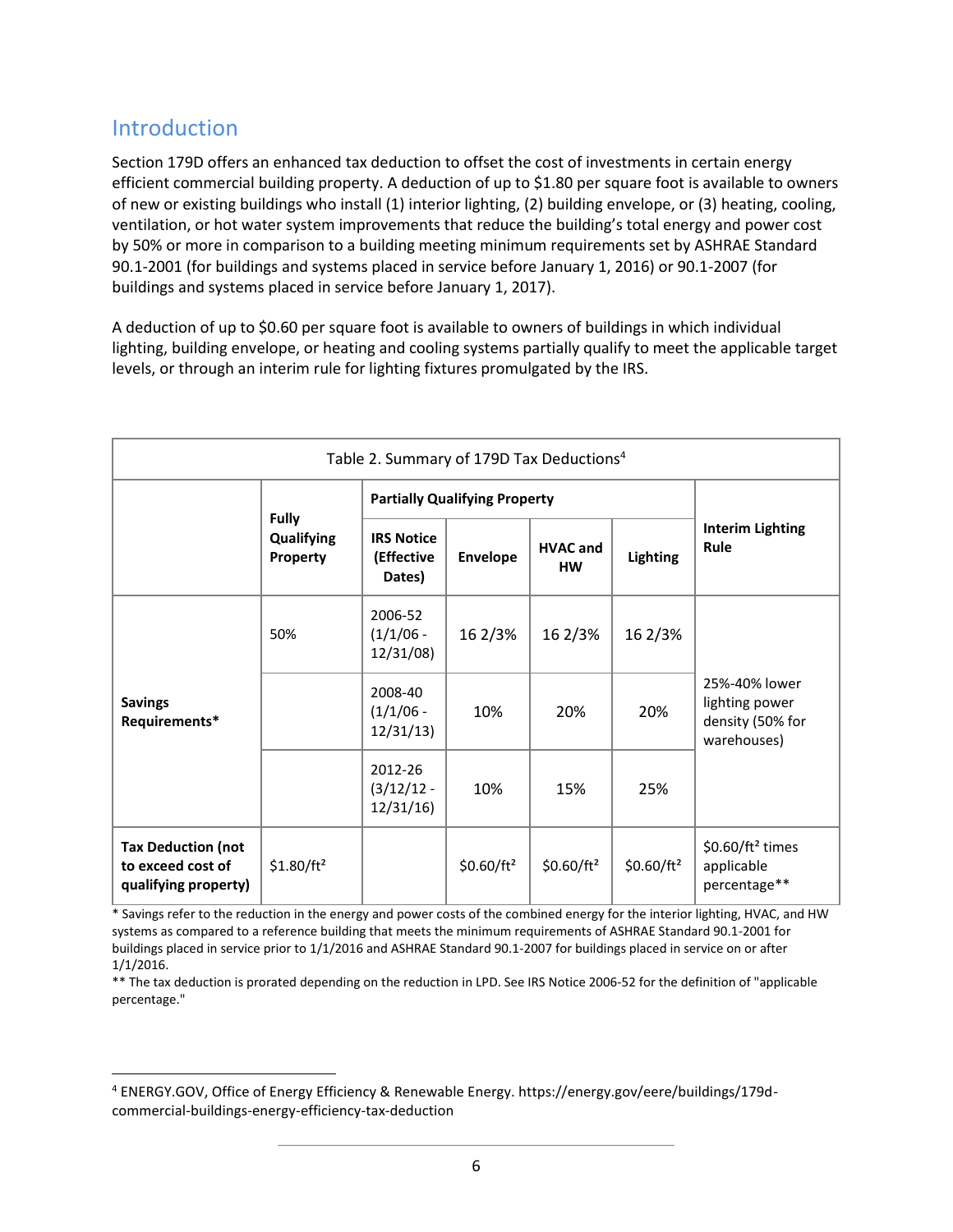Energy savings must be calculated using qualified computer software, and certified by an independent third party in accordance with procedures established by the IRS.

Section 179D also includes an allocation provision that allows tax-exempt public entities to allocate the deduction to the designer of a building or efficiency project (such as an architect or engineer). This provision allows tax-exempt entities to transfer the value of the deduction to taxpayers that are able to realize its value, providing cost-effective support for the development of energy-efficient buildings by school districts, state governments, and other public sector entities. Ultimately, it helps save taxpayer money through lower energy costs.

As noted above, Section 179D was originally passed by Congress as part of the Energy Policy Act of 2005 in order to enhance the participation of the commercial building sector in the national effort to achieve energy independence through increased energy efficiency. According to the U.S. Department of Energy's Buildings Energy Data Book (March 2012)<sup>5</sup>, commercial buildings accounted for 18.6% of all primary energy consumption in the U.S. in 2010. Of this, electricity accounted for 77%, the majority of which (62.9%) went for lighting, heating, cooling, and ventilation.

Due to budget constraints, the deduction was initially enacted on a temporary, albeit multi-year, basis. Section 179D has since been included among a package of temporary tax provisions that have expired and been reinstated many times over the years. The provision was most recently extended through December 31, 2016 by the PATH Act of 2015 (Division Q of H.R. 2029).

The proposals considered in this analysis represent three potential approaches to continuing to provide tax incentives for energy efficient commercial buildings. These potential approaches are not exhaustive, but instead are intended to be illustrative in terms of the magnitude of economic and jobs impact that may be garnered from various ways to use the tax code to overcome barriers to investment in energy efficiency technologies. The proposal to strengthen and modernize Section 179D is a reform proposal, aimed at incentivizing the next generation of energy efficiency enhancements to new and existing commercial building stock. The model is based on previous proposals to reform Section 179D and, although it cannot be directly extrapolated, provides a proxy baseline for a proposal along the lines of a technology-neutral energy efficiency incentive in the context of tax reform. The remaining two proposals considered in the analysis demonstrate the significant economic and jobs impact of extending current law with modest expansions to the allocation provision to include nonprofit organizations and tribal governments while increasing the applicable energy efficiency standards, as well as merely extending current law.

 $\overline{\phantom{a}}$ 

<sup>5</sup> The Buildings Energy Data Book, developed by the Building Technologies Program within the U.S. Department of Energy's Office of Energy Efficiency and Renewable Energy, includes statistics on residential and commercial building energy consumption. http://buildingsdatabook.eren.doe.gov/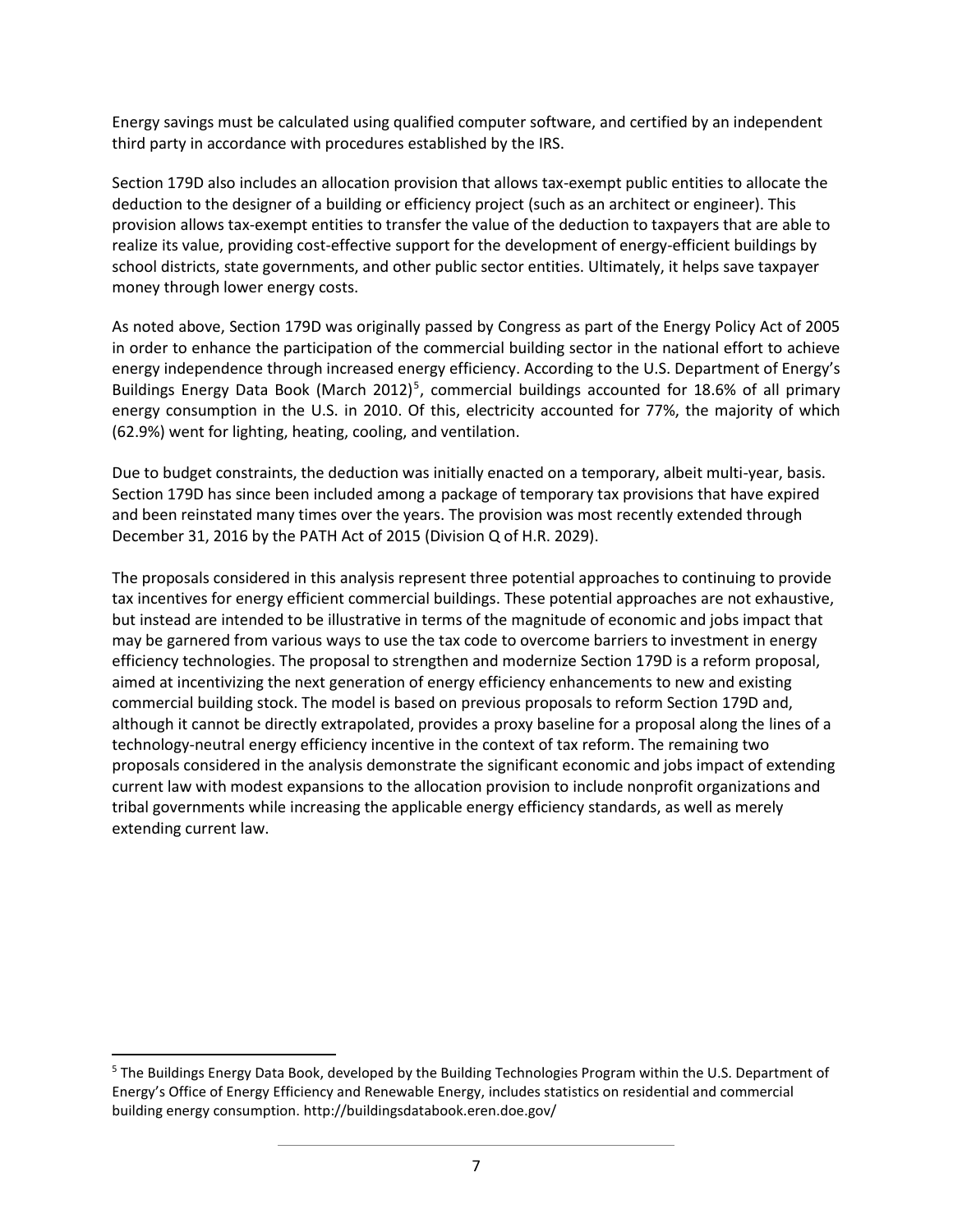



Figure 2. Commercial Sector Energy Consumption, 1980-2010

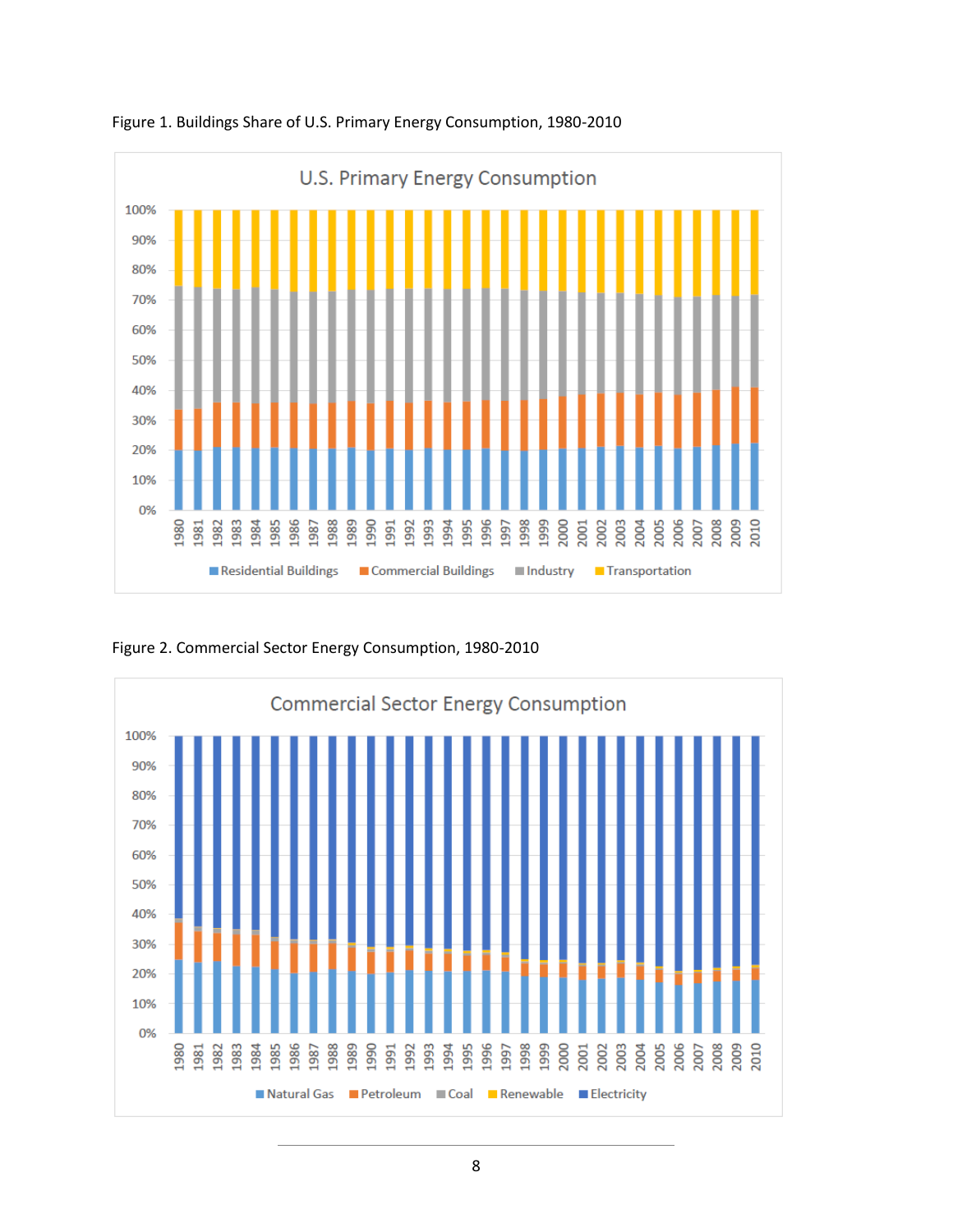

Figure 3. 2010 Commercial Energy End-Use for Electricity

# Policy Context and Modeling Approach

Energy efficiency policies, from regulations to tax incentives, result in significant implications for industries that design, construct, and maintain commercial buildings, as well as those that innovate, develop, and manufacture energy efficient enhancements. These industries play an important role in state and local economies, creating jobs and revenue. Public policies that support these businesses can have both direct and indirect effects on a region's employment, economic output, and personal income.

Expanding, modifying, and extending Section 179D would reduce utility bills, lower energy costs, cut pollution, and increase jobs and economic growth. Commercial buildings have high energy needs. In addition to large energy bills for building owners and tenants (an estimated \$38 billion a year goes towards lighting alone, according to the U.S. Department of Energy), commercial buildings can also put great strain on the nation's power grids during peak periods. Developing more efficient buildings helps ensure a steady supply of affordable power and significantly lowers operating costs for businesses and taxpayers alike.

Section 179D promotes the proper allocation of incentives in the real estate development process. As noted above, a key challenge to realizing the benefits of energy efficient improvements is that the associated cost savings flow to building occupants, not developers. In the short-term, Section 179D enables building owners to offset the often costly investments associated with energy efficiency enhancements. In the longer term, occupants of buildings that take advantage of the deduction realize significantly lower energy costs, the benefits of leading-edge design and construction that enhances the building's long-term market value, and the benefits of a reduced environmental footprint.

Section 179D has been an extremely effective tool in both respects. Since its enactment in 2005, the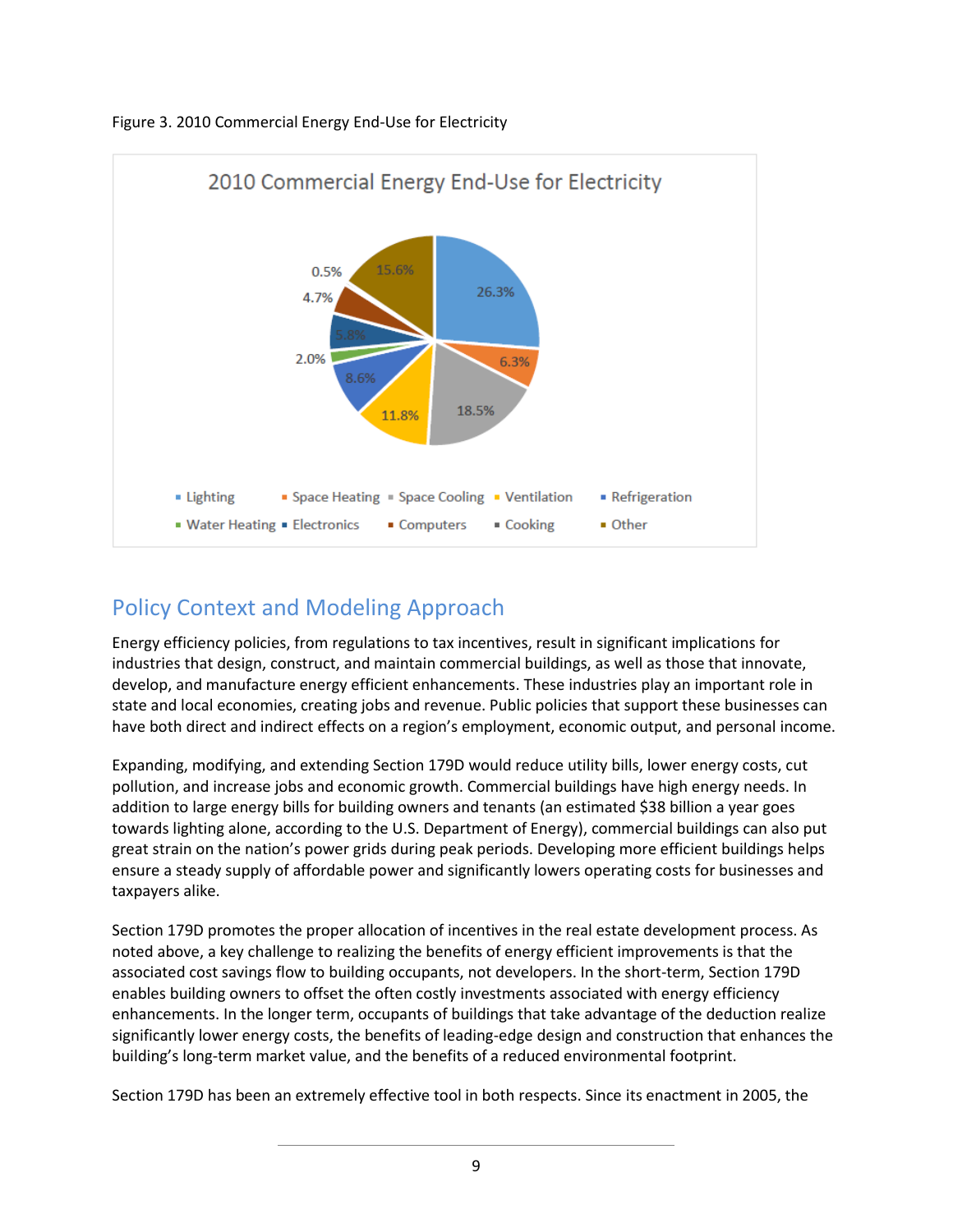deduction has leveraged billions of dollars in private capital, resulting in the energy efficient construction and renovation of thousands of buildings, while creating and preserving hundreds of thousands of jobs. It has also encouraged the research and development of new energy efficient innovations, enhancing its contributions to economic and employment growth. As such, it stands as of the best examples of the tremendous impact that tax incentives can have on financing energy efficient property<sup>6</sup>.

While different tax structures are likely to result in different economic outcomes, one can only estimate the likely effect of tax proposals with integrated fiscal and economic analysis. To conduct this analysis, we first estimate the direct tax implications of the proposed changes. Next, we translate these direct tax changes into "policy variables" which are input into the REMI PI+ 70-sector model of the United States. We then run the model, which calculates the macroeconomic effect of the policy change, including detailed employment, output, income and other macroeconomic changes.

The REMI model is an integrated econometric/input-output/general equilibrium model of the US economy. It incorporates income and product accounts, demographics, price and production costs changes, and the labor market. Changes in taxes result in economic changes throughout the economy. While tax policy proposals should be carefully considered, we can best evaluate the economic implications of these policies using fiscal and economic analysis. This includes not only the direct tax changes to firms and individuals, but also how these changes affect the dynamic responses of firms and individuals in the overall economy.

A more detailed overview of the REMI model and its structure is available in Appendix 1.

l

<sup>6</sup> Statement for the Record of The American Institute of Architects for the Hearing on "Benefits of Permanent Tax Policy for America's Job Creators", before the U.S. House of Representatives Committee on Ways & Means, April 8, 2014.

http://waysandmeans.house.gov/wp-content/uploads/2015/10/The-American-Institute-of-Architects-040814SFR.pdf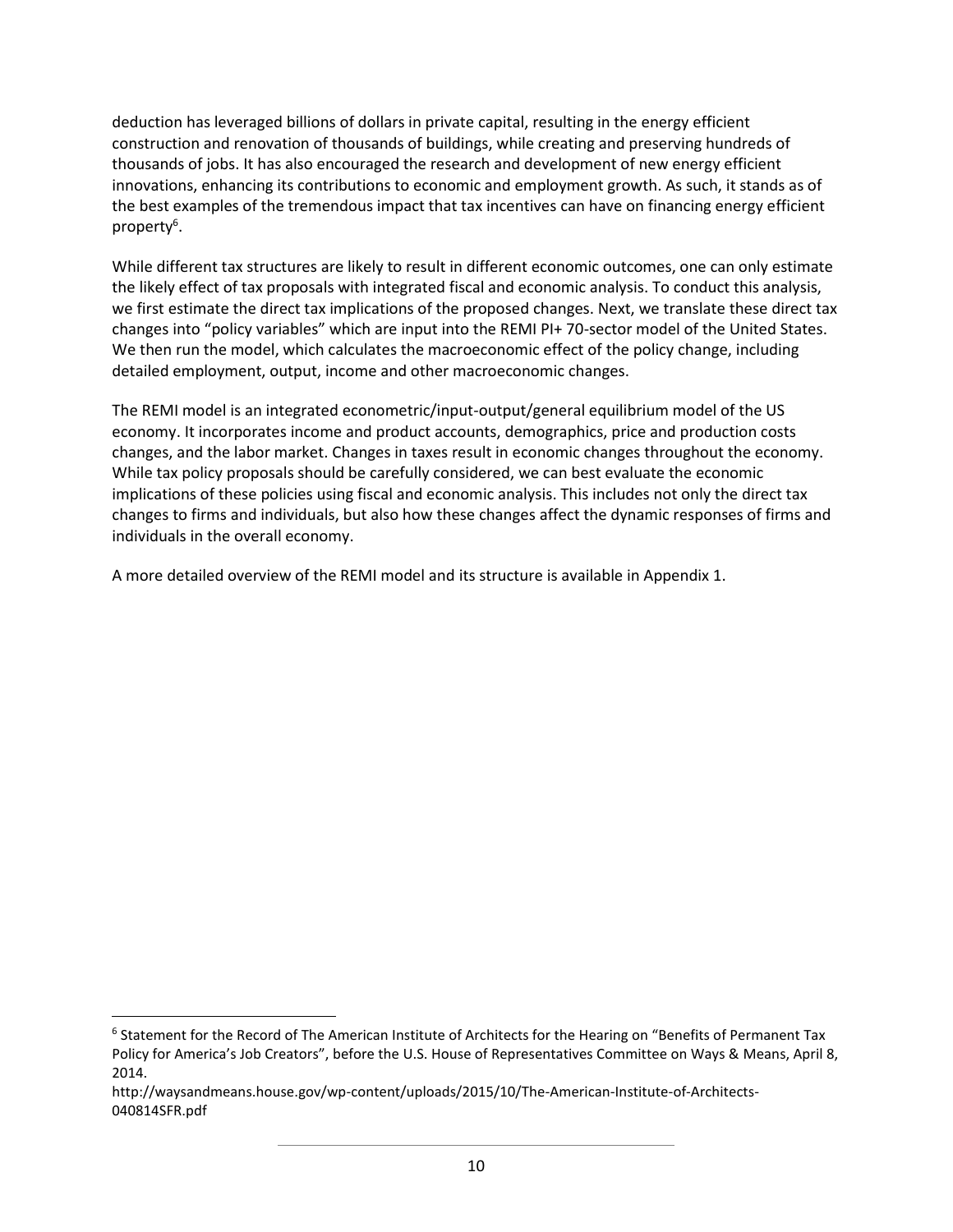# Economic Impact Analysis: Strengthening and Modernizing Section 179D

### **Overview**

Strengthening and modernizing Section 179D is a reform proposal, aimed at incentivizing the next generation of energy efficiency enhancements to new and existing commercial building stock. The economic model presented below is based on the President's FY 2017 Budget Proposal, which would have increased the value of the deduction to \$3.00 per square foot from \$1.80, made it available to support improvements to existing as well as new buildings, and extended the availability of the provision. In addition, it would have updated the applicable energy efficiency standard of a reference building to the minimum requirement of ASHRAE Standard 90.1-2010. Many of these modifications and enhancements are also reflected in Title I of the Energy Efficiency Tax Incentives Act (S. 2189 in the 113th Congress).

As noted above, although this model is based on previous Section 179D proposals and it cannot be directly extrapolated, it provides a proxy baseline for a proposal along the lines of a technology neutral energy efficiency incentive in the context of tax reform.

### Methodology and Model Inputs

In order to analyze the potential economic impact of modifying and extending the deduction for energy efficient commercial building property, REMI evaluated both the costs and benefits of the program in terms of the value of the tax deduction, the additional leveraged investment spending it directly generates, and the future energy savings that results from it. These factors were estimated for both the private and government sectors.

### Value of Tax Deduction

 $\overline{a}$ 

The cost of the President's FY 2017 Budget Proposal was estimated by the Joint Committee on Taxation to be \$6.7 billion over 10 years<sup>7</sup>. This analysis projects the economic impact of the first ten years of this policy.

Since the JCT reports in fiscal years, and the REMI model is based on calendar years, the revenue costs were converted to represent calendar years. The value of the tax deduction represented by the JCT's estimate of the budget effect was estimated based on the assumption of an effective corporate tax rate of 18.6%<sup>8</sup> (the budget estimate was divided by the tax rate to yield an estimate of the tax deduction). Since the tax deduction is available for both private and government-owned buildings, also taking into account the modifications intended to strengthen and modernize the law, it was split between the two sectors based on Bureau of Economic Analysis nonresidential structures investment data for 2015<sup>9</sup>,

<sup>&</sup>lt;sup>7</sup> Estimated Budget Effects of the Revenue Provisions Contained in the President's Fiscal Year 2017 Budget Proposal, Joint Committee on Taxation, March 24, 2016, JCX-15-16.

<sup>8</sup> International Comparisons of Corporate Income Tax Rates, CBO, March 2017.

https://www.cbo.gov/publication/52419

<sup>9</sup> BEA Table 4.7. Investment in Private Nonresidential Fixed Assets by Industry Group and Legal Form of Organization, and Table 7.5B. Investment in Government Fixed Assets. http://www.bea.gov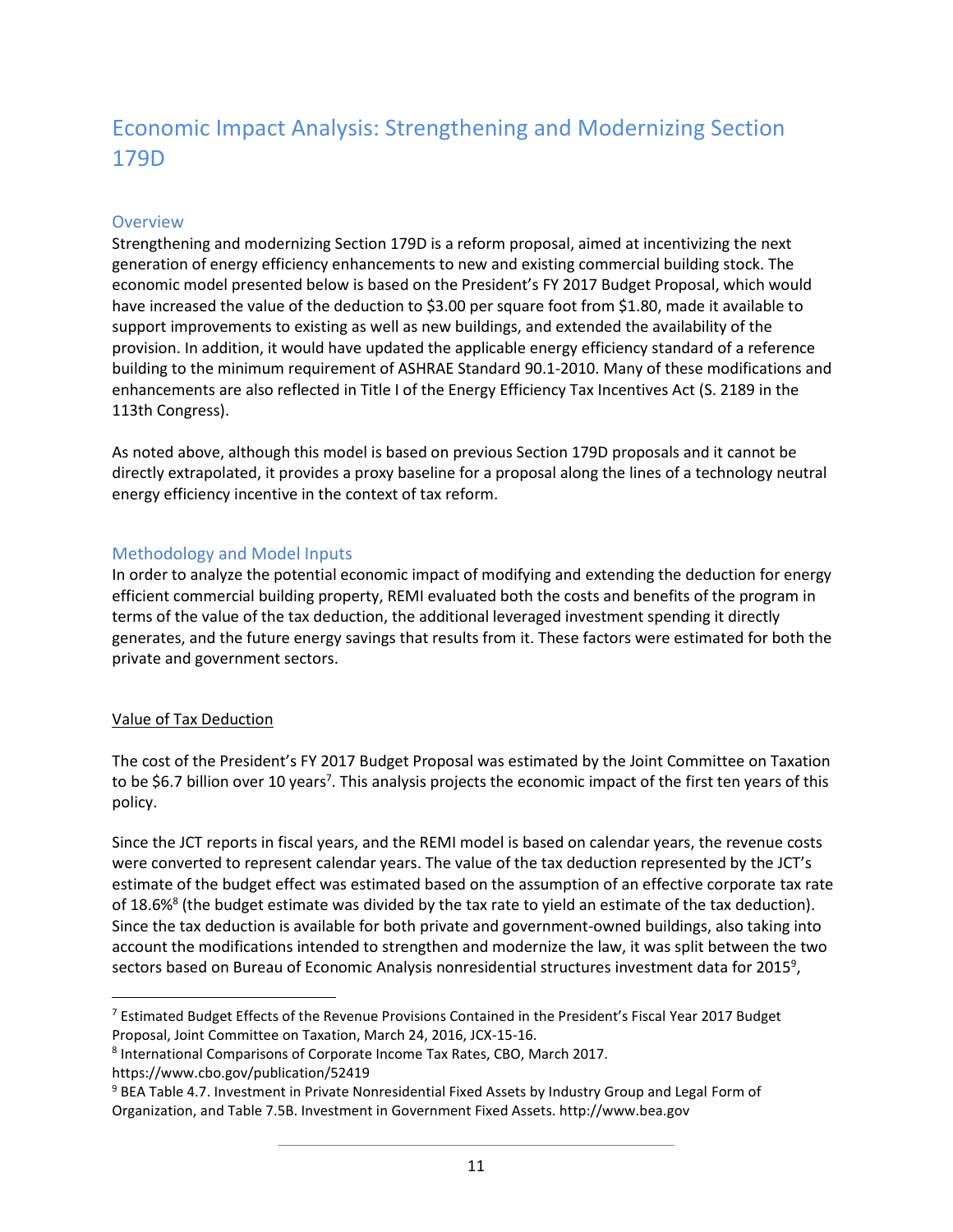resulting in a breakdown of 81% private and 19% government. This contrasts with the assumptions used to evaluate the other two proposals.

| <b>JCT Budget Estimates</b><br>(Fiscal Year, millions of<br>2016 dollars)      | 2017<br>(\$363) | 2018<br>(\$714) | 2019<br>(\$727) | 2020<br>(\$743) | 2021<br>(\$734) | 2022<br>(\$706) | 2023<br>(\$708) | 2024<br>(\$695) | 2025<br>(\$672) | 2026<br>(\$670) |
|--------------------------------------------------------------------------------|-----------------|-----------------|-----------------|-----------------|-----------------|-----------------|-----------------|-----------------|-----------------|-----------------|
| <b>JCT Budget Estimates</b><br>(Calendar Year,<br>millions of 2016<br>dollars) | (\$542)         | (\$717)         | (\$731)         | (\$741)         | (5727)          | (\$707)         | (\$705)         | (\$689)         | (\$672)         | (\$670)         |

Table 3. Estimated Budget Effect of Section 179D Tax Deduction: Strengthen and Modernize

Table 4. Total Value of Section 179D Tax Deductions: Strengthen and Modernize

|                                                                | 2017    | 2018    | 2019    | 2020    | 2021    | 2022    | 2023    | 2024    | 2025    | 2026    |
|----------------------------------------------------------------|---------|---------|---------|---------|---------|---------|---------|---------|---------|---------|
| Total Value of Tax<br>Deductions (millions of<br>2016 dollars) | \$2.911 | \$3.856 | \$3,930 | \$3.983 | \$3,909 | \$3,798 | \$3,789 | \$3,706 | \$3.610 | \$3.602 |
| Private Sector (81%)                                           | \$2.362 | \$3.129 | \$3.189 | \$3.231 | \$3.171 | \$3.082 | \$3.074 | \$3,006 | \$2.929 | \$2.922 |
| <b>Government Sector</b><br>(19%)                              | \$549   | \$728   | \$742   | \$751   | \$737   | \$717   | \$715   | \$699   | \$681   | \$680   |

The value of these tax deductions is used to estimate associated investment and energy cost savings to private businesses and governments. Since Section 179D accelerates to the year placed in service the depreciation deduction for the cost of the energy efficient asset (up to the allowed amount), therefore just changing the timing of when the deduction may be taken, the impact on the federal budget (deficit) is not accounted for.

The full amount of the tax deduction earned by private commercial businesses each year is entered as a reduction in their cost of doing business.

Although governments do not file federal tax returns, and therefore cannot receive the tax deduction directly, they are allowed to pass the tax deduction on to the contractor responsible for designing their energy efficiency project. This amount is entered as a reduction in the cost of doing business for the professional, scientific, and technical services industry.

Table 5. Recipients of Benefit of Section 179D Tax Deduction: Strengthen and Modernize

| Recipient of Tax<br>Deduction (millions of<br>2016 dollars) | 2017<br>\$2.911 | 2018<br>\$3.856 | 2019<br>\$3.930 | 2020<br>\$3,983 | 2021<br>\$3,909 | 2022<br>\$3,798 | 2023<br>\$3,789 | 2024<br>\$3.706 | 2025<br>\$3.610 | 2026<br>\$3.602 |
|-------------------------------------------------------------|-----------------|-----------------|-----------------|-----------------|-----------------|-----------------|-----------------|-----------------|-----------------|-----------------|
| <b>Private Commercial</b><br><b>Businesses</b>              | \$2.362         | \$3.129         | \$3.189         | \$3.231         | \$3,171         | \$3,082         | \$3.074         | \$3,006         | \$2.929         | \$2.922         |
| <b>Professional Services</b>                                | \$549           | \$728           | \$742           | \$751           | \$737           | \$717           | \$715           | \$699           | \$681           | \$680           |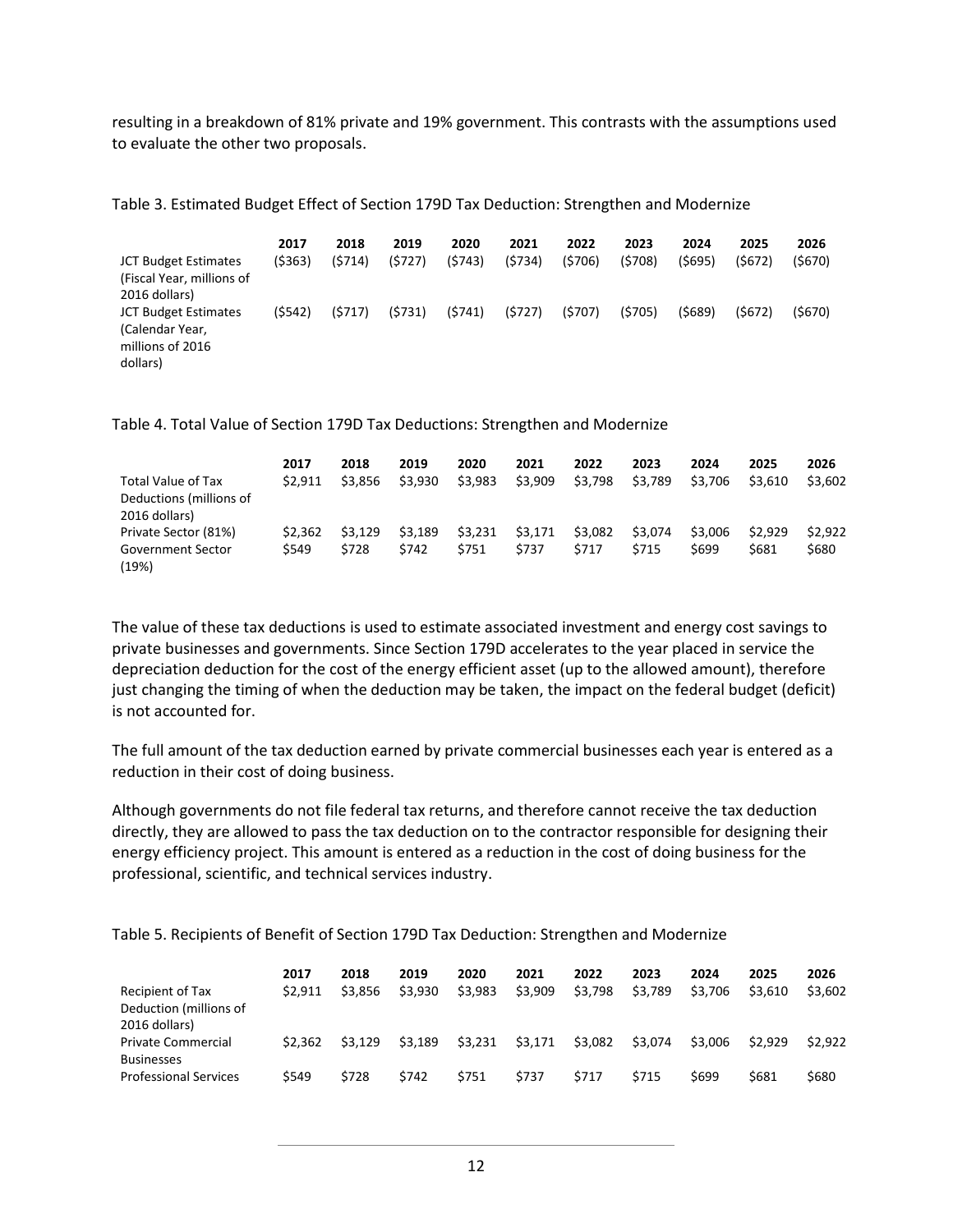### Leveraged Investment

Since the tax deduction is based on only a portion of the investment spending, it is assumed that each dollar of tax deduction is leveraged by a certain amount of investment spending. The tax incentive is calculated on a per square foot basis, and varies depending on the measured (and certified) improvement in energy efficiency. This leverage value was calculated from industry data provided to REMI by a third-party certifier<sup>10</sup>, which showed an average of \$3.12 of private investment for each \$1 of federal tax deduction. This translates into an almost 17 to 1 ratio of investment to tax reduction. The incentive is meant to produce a rising share of energy efficient investment activity over a 5-10 year period, at which point the standard for receiving the incentive could be adjusted to account for the development of new technologies. For this reason, the amount of the leveraged investment is phased in over the ten year period of analysis, beginning at 50% in 2017, then incrementing 5% each year, reaching 95% in 2026.

The leveraged investment spending is split between labor (30%) and materials (70%) based on Garrett-Peltier<sup>11</sup>, and the materials distributed to equipment type (75% HVAC, 25% Lighting) based on industry data provided to REMI by a third-party certifier.

|                                                    | 2017    | 2018    | 2019    | 2020    | 2021    | 2022    | 2023    | 2024    | 2025     | 2026     |
|----------------------------------------------------|---------|---------|---------|---------|---------|---------|---------|---------|----------|----------|
| Leveraged Investment<br>(millions of 2016 dollars) | \$4,545 | \$6,622 | \$7,363 | \$8,083 | \$8,543 | \$8,895 | \$9,465 | \$9,835 | \$10,146 | \$10,685 |
| <b>Private Sector</b>                              | \$3,688 | \$5.373 | \$5.974 | \$6.558 | \$6.931 | \$7.217 | \$7.679 | \$7.979 | \$8.231  | \$8,669  |
| A/C and Boiler equipment<br>(53%)                  | \$1,947 | \$2.836 | \$3,153 | \$3,462 | \$3,659 | \$3,809 | \$4,053 | \$4,212 | \$4,345  | \$4,576  |
| Light fixtures, etc. (17%)                         | \$635   | \$925   | \$1.028 | \$1.129 | \$1.193 | \$1.242 | \$1.322 | \$1.374 | \$1.417  | \$1,492  |
| Labor (30%)                                        | \$1.106 | \$1,612 | \$1.792 | \$1.967 | \$2.079 | \$2.165 | \$2.304 | \$2.394 | \$2.469  | \$2,601  |
| Government Sector                                  | \$858   | \$1.250 | \$1,389 | \$1,525 | \$1,612 | \$1,678 | \$1,786 | \$1,856 | \$1,914  | \$2,016  |
| A/C and Boiler equipment<br>(53%)                  | \$453   | \$660   | \$733   | \$805   | \$851   | \$886   | \$943   | \$980   | \$1,010  | \$1,064  |
| Light fixtures, etc. (17%)                         | \$148   | \$215   | \$239   | \$263   | \$277   | \$289   | \$307   | \$319   | \$330    | \$347    |
| Labor (30%)                                        | \$257   | \$375   | \$417   | \$458   | \$484   | \$504   | \$536   | \$557   | \$574    | \$605    |

Table 6. Leveraged Investment of Section 179D Tax Deduction: Strengthen and Modernize

### Energy Savings

 $\overline{a}$ 

Industry data provided to REMI by a third-party certifier was used to calculate the average annual energy savings per dollar of tax deduction. This value was determined to be 8% (8 cents of future energy savings for every dollar of tax deduction). The total value of energy savings to the private sector was entered as a reduction in the cost of production, spread across all commercial industries in the model. A corresponding decrease in demand for electricity was also entered<sup>12</sup>. For energy savings to government,

<sup>&</sup>lt;sup>10</sup> Energy Tax Savers, Inc.

<sup>&</sup>lt;sup>11</sup> Employment Estimates for Energy Efficiency Retrofits of Commercial Buildings, Dr. Heidi Garrett-Peltier, Political Economy Research Institute, University of Massachusetts, Amherst, June 2011.

 $12$  Given the availability of capacity in electric power generation, it is assumed that reduced utility demand will not have a significant impact on investment in power plants. Rate adjustments and potential environmental and health effects of reduced demand for electricity were also not taken into account.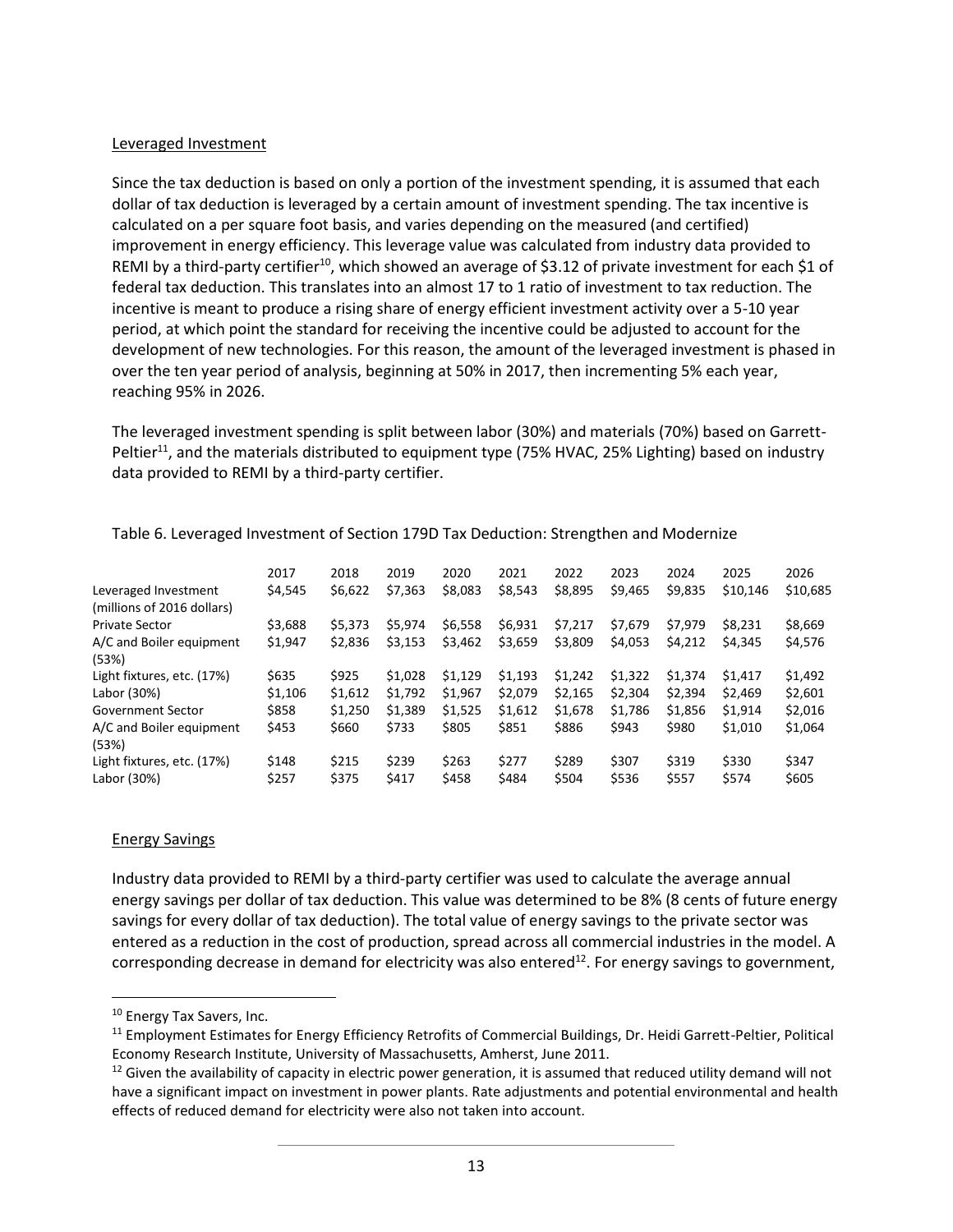an increase in government spending was entered due to the availability of more resources for other areas of the budget as a result of the lower energy costs. As with the private sector, a corresponding decrease in demand for electricity was entered.

Table 7. Energy Savings of Section 179D Tax Deduction: Strengthen and Modernize

|                                                     | 2017  | 2018  | 2019  | 2020    | 2021    | 2022    | 2023    | 2024    | 2025    | 2026    |
|-----------------------------------------------------|-------|-------|-------|---------|---------|---------|---------|---------|---------|---------|
| <b>Energy Savings (millions</b><br>of 2016 dollars) | \$236 | \$548 | \$866 | \$1.188 | \$1,504 | \$1.811 | \$2.118 | \$2,418 | \$2.710 | \$3.001 |
| <b>Private Sector</b>                               | \$191 | \$444 | \$702 | \$964   | \$1.220 | \$1.470 | \$1,718 | \$1.962 | \$2.199 | \$2,435 |
| <b>Government Sector</b>                            | S44   | \$103 | \$163 | \$224   | \$284   | \$342   | \$400   | S456    | S511    | S566    |

Table 8. Reduced Demand for Utilities of Section 179D Tax Deduction: Strengthen and Modernize

| <b>Utility Demand (millions)</b> | 2017    | 2018    | 2019    | 2020      | 2021     | 2022      | 2023      | 2024     | 2025      | 2026     |
|----------------------------------|---------|---------|---------|-----------|----------|-----------|-----------|----------|-----------|----------|
| of 2016 dollars)                 | (\$236) | (\$548) | (\$866) | (51, 188) | (51,504) | (51, 811) | (52, 118) | (52.418) | (52.710)  | (53.001) |
| <b>Private Sector</b>            | (\$191) | (5444)  | (5702)  | (5964)    | (51.220) | (51.470)  | (51,718)  | (51,962) | (52, 199) | (52.435) |
| Government Sector                | (\$44)  | (\$103) | (5163)  | (S224)    | (\$284)  | (\$342)   | (\$400)   | (\$456)  | (\$511)   | (S566)   |

### Investment Offset

For this analysis, we assume that for each dollar spent in a given year on investment in order to achieve the energy efficiency requirements, an equal dollar of investment is removed from spending spread over the next ten years. Therefore it is assumed that the tax deduction incentivizes the timing of the investment, leading to more immediate investment instead of longer term investment that is spread over many years.

Table 9. Investment Offset of Section 179D Tax Deduction: Strengthen and Modernize

|                                                 | 2017    | 2018     | 2019      | 2020     | 2021<br>(53.516) | 2022      | 2023      | 2024      | 2025<br>(57.350) | 2026      |
|-------------------------------------------------|---------|----------|-----------|----------|------------------|-----------|-----------|-----------|------------------|-----------|
| Investment Offset<br>(millions of 2016 dollars) | (\$455) | (51.117) | (\$1.853) | (52,661) |                  | (54, 405) | (55, 352) | (56, 335) |                  | (\$8,418) |
| <b>Private Sector</b>                           | (\$369) | (\$906)  | (51.503)  | (52.159) | (52.852)         | (53, 574) | (54, 342) | (55.140)  | (55.963)         | (56.830)  |
| <b>Government Sector</b>                        | '\$86)  | (\$211)  | (\$350)   | (5502)   | (5663)           | (\$831)   | (51,010)  | (51, 195) | (51.387)         | (51,588)  |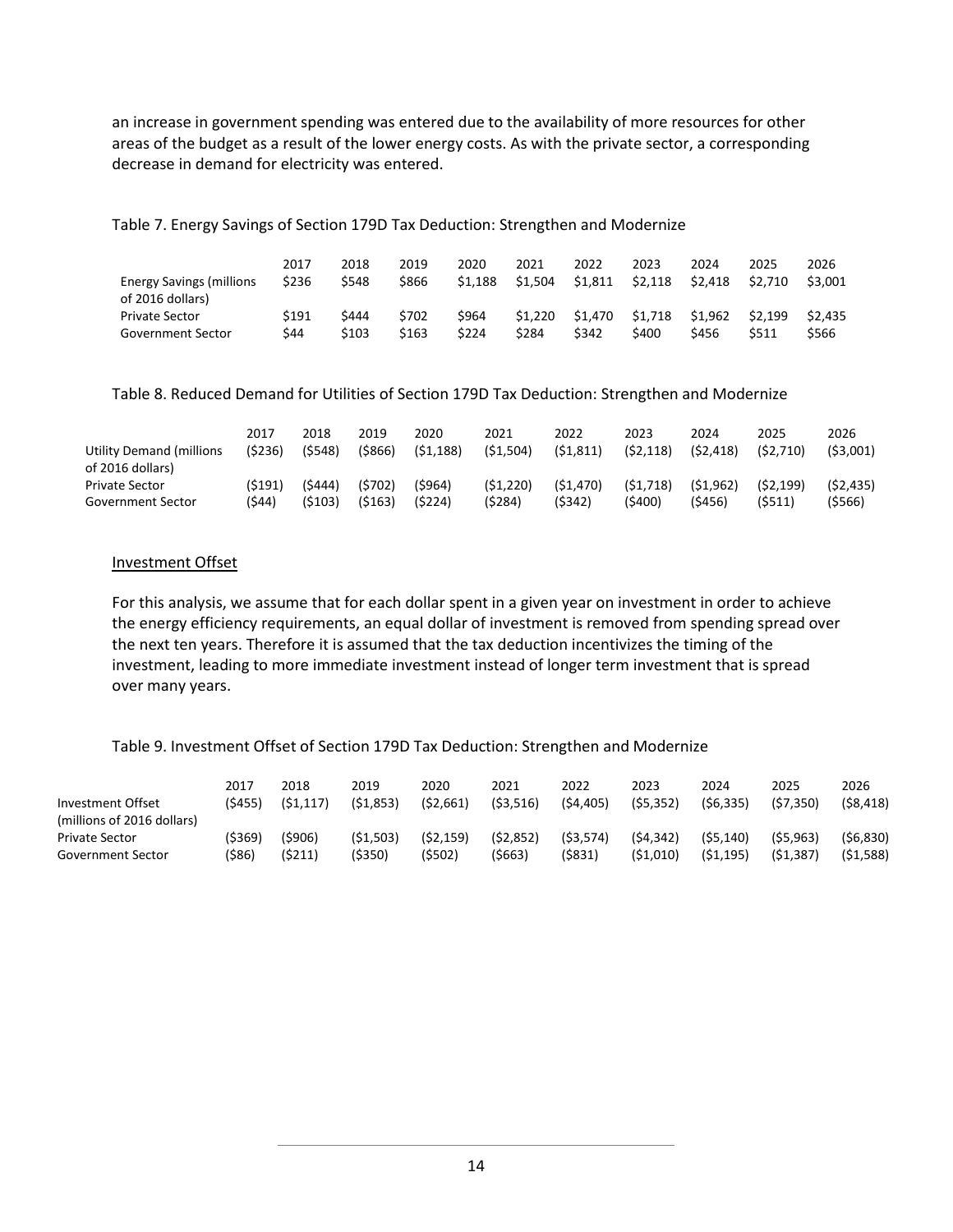### Economic Impact Results

REMI modeled the scenario related to the President's FY 2017 Budget Proposal to modify and extend the deduction for energy efficient building property over the ten-year time period 2017-2026 based on the revenue score provided by the Joint Committee on Taxation. Over the first ten years of the extension, the net leveraged investment, energy savings, and accelerated tax deduction combined yield a net average gain of 76,529 jobs per year nationwide (see Figure 4). The construction industry gains the majority of these jobs (over 17,000), while Manufacturing, Trade, and Professional Services combined account for over 23,000 jobs. This is a result of the direct investment in energy efficiency technology and associated building construction and/or retrofitting. The Utilities industry loses some jobs (-1,750) due to reduced demand for electricity as a result of the increased energy efficiency.



Figure 4. Strengthen and Modernize: Total and Average Jobs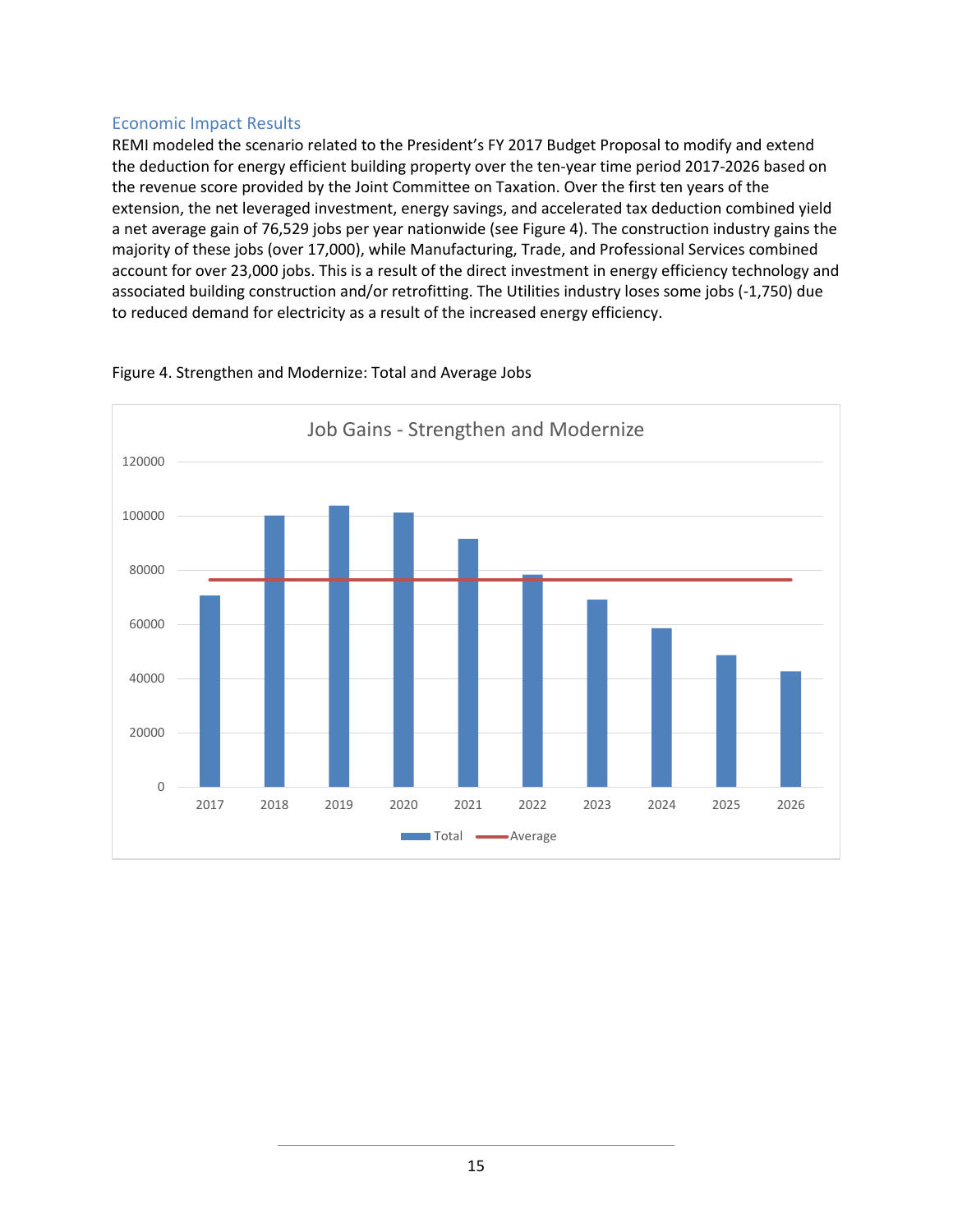



In addition to the employment impact, Gross Domestic Product increased by an average of \$7.4 billion nationwide. Similarly, personal income increased an average of \$5.7 billion, while increased output averaged \$14 billion.

Figure 6. Strengthen and Modernize: Economic Measures

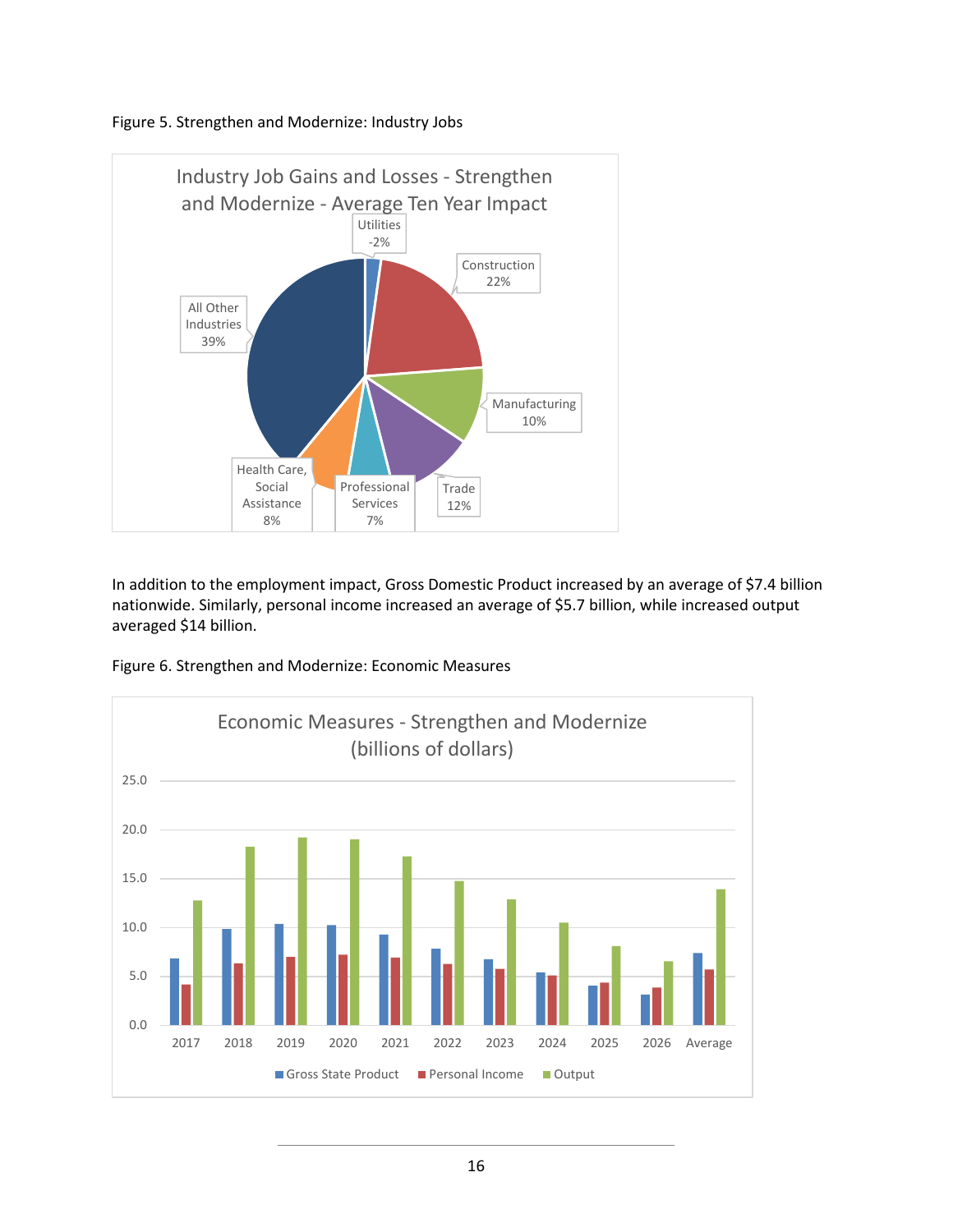# Economic Impact Analysis: Extension and Expansion of Section 179D

### **Overview**

As noted above, the 2015 legislative proposal developed by the Senate Finance Committee under Chairman Hatch would permit non-profit organizations (as defined in Section 501(c)(3) of the tax code) and tribal governments to allocate the deduction to the person primarily responsible for designing the property in the same manner as is allowed for public property. This change would create new opportunities for tax-exempt entities to enjoy the benefits of energy efficient improvements. Additionally, the modification would increase the applicable energy efficiency standards to ASHRAE 90.1-2007, and extend the deduction.

### Methodology and Model Inputs

In order to analyze the potential economic impact of expanding and extending the deduction for energy efficient commercial building property, REMI evaluated both the costs and benefits of the program in terms of the value of the tax deduction, the additional leveraged investment spending it directly generates, and the future energy savings that results from it. These factors were estimated for both the private and government sectors.

### Value of Tax Deduction

 $\overline{\phantom{a}}$ 

The cost of the Senate Finance Committee proposal for one year was estimated by the Joint Committee on Taxation to be \$315 million over 10 years<sup>13</sup>. This analysis projects the economic impact of the first ten years of an extension based upon JCT's evaluation of this one-year extension.

Since the JCT reports in fiscal years, and the REMI model is based on calendar years, the revenue costs were converted to represent calendar years. The value of the tax deduction represented by the JCT's estimate of the budget effect was estimated based on the assumption of an effective corporate tax rate of 18.6% (the budget estimate was divided by the tax rate to yield an estimate of the tax deduction).

Since the tax deduction is available for both private and government-owned buildings, but the participants of the current program are primarily government entities, it was split between the two sectors based on a breakdown of 20% private and 80% government (this assumption differs from that used in the Extension of Current Law scenario based on Bureau of Economic Analysis nonresidential structures investment data for 2015<sup>14</sup> along with Bureau of Labor Statistics employment data for 2015<sup>15</sup> that reports nonresidential fixed assets of non-profits to be 9% of the private sector, and tribal governments to be 2% of the government sector, shifting the weight more towards the private sector).

<sup>&</sup>lt;sup>13</sup> Estimated Revenue Effects of the Chairman's Modification to the Chairman's Mark of a Bill to Extend Certain Expired Provisions Scheduled for Markup by the Committee on Finance on July 21, 2015, Joint Committee on Taxation, July 21, 2015, JCX-104-15.

<sup>&</sup>lt;sup>14</sup> BEA Table 4.7. Investment in Private Nonresidential Fixed Assets by Industry Group and Legal Form of Organization, and Table 7.5B. Investment in Government Fixed Assets. http://www.bea.gov

<sup>&</sup>lt;sup>15</sup> BLS Quarterly Census of Employment and Wages data was used to determine the tribal government proportion of state and local government. http://ww.bls.gov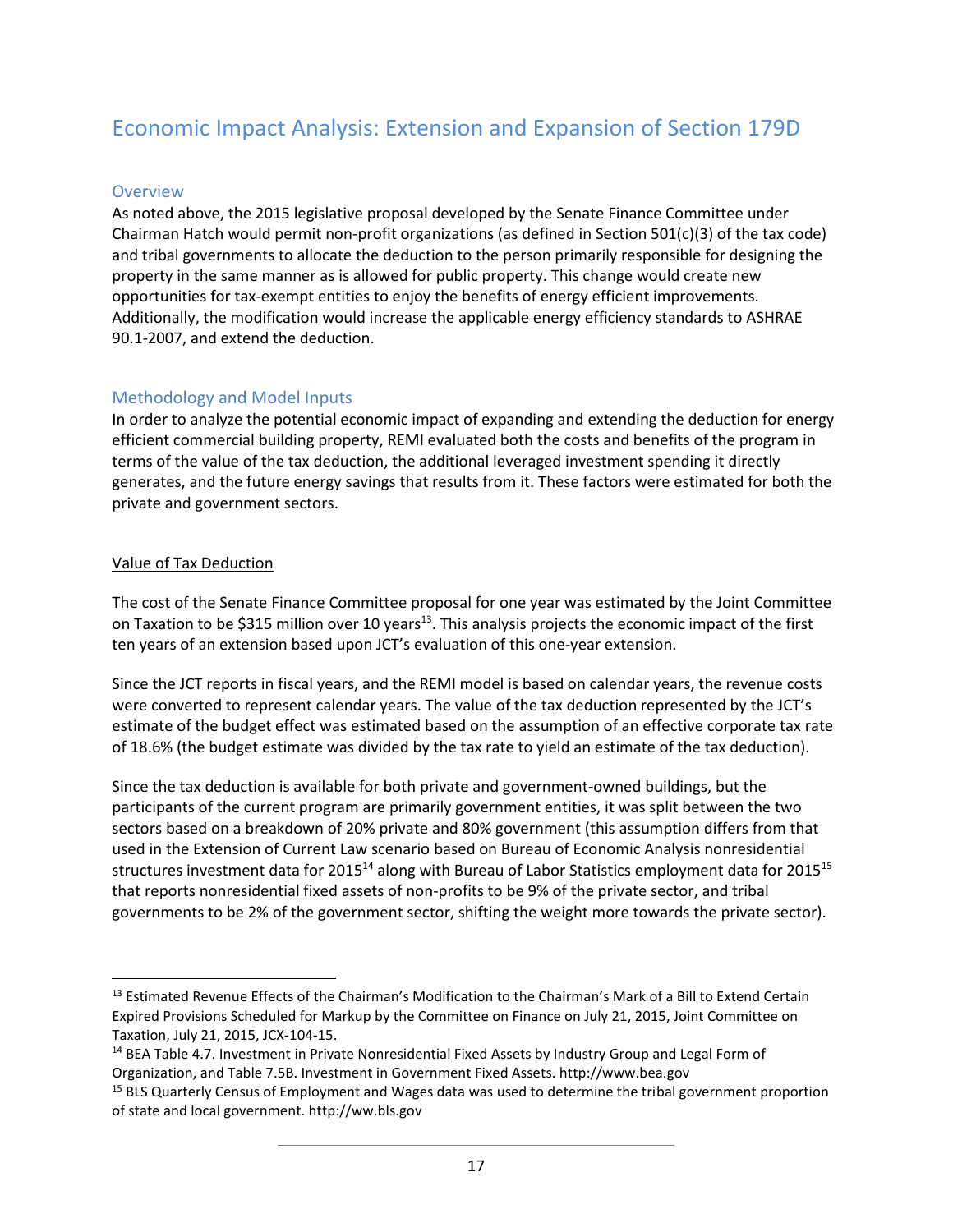### Table 10. Estimated Budget Effect of Section 179D Tax Deduction: Extension and Expansion

|                                                                                 | 2017    | 2018    | 2019    | 2020   | 2021   | 2022   | 2023   | 2024   | 2025   | 2026   |
|---------------------------------------------------------------------------------|---------|---------|---------|--------|--------|--------|--------|--------|--------|--------|
| Based on JCT Revenue Estimates<br>(Fiscal Year, millions of 2016)<br>dollars)   | (\$295) | (5353)  | (\$346) | (5339) | (5333) | (5328) | (5324) | (5321) | (5318) | (5315) |
| Based on JCT Revenue Estimates<br>(Calendar Year, millions of 2016)<br>dollars) | (\$383) | (\$351) | (\$344) | (5338) | (5332) | (5327) | (5323) | (5320) | (5317) | (5315) |

### Table 11. Total Value of Section 179D Tax Deductions: Extension and Expansion

|                               | 2017    | 2018    | 2019    | 2020    | 2021  | 2022            | 2023    | 2024    | 2025                                                                    | 2026    |
|-------------------------------|---------|---------|---------|---------|-------|-----------------|---------|---------|-------------------------------------------------------------------------|---------|
| Total Value of Tax Deductions |         |         |         |         |       |                 |         |         |                                                                         |         |
| (millions of 2016 dollars)    | \$2.060 |         |         |         |       |                 |         |         | \$1,888 \$1,851 \$1,815 \$1,784 \$1,758 \$1,737 \$1,719 \$1,704 \$1,694 |         |
| Private Sector (20%)          | S412    | \$378   | \$370   | \$363   | \$357 | \$352           | \$347   | \$344   | \$341                                                                   | \$339   |
| Government Sector (80%)       | \$1.648 | \$1.511 | \$1.481 | \$1,452 |       | \$1,427 \$1,406 | \$1,390 | \$1,375 | \$1,363                                                                 | \$1,355 |

The value of these tax deductions are used to estimate associated investment and energy cost savings to private commercial businesses, including non-profits, and government entities, including tribal governments. Since Section 179D accelerates to the year placed in service the depreciation deduction for the cost of the energy efficient asset (up to the allowed amount), therefore just changing the timing of when the deduction may be taken, the impact on the federal budget (deficit) is not accounted for.

The full amount of the tax deduction earned by private for-profit commercial businesses each year is entered as a reduction in their cost of doing business.

Although non-profits and governments do not file federal tax returns, and therefore cannot receive the tax deduction directly, they are allowed to pass the tax deduction on to the contractor responsible for designing their energy efficiency project. This amount is entered as a reduction in the cost of doing business for the professional, scientific, and technical services industry.

Table 12. Recipients of Benefit of Section 179D Tax Deduction: Extension and Expansion

|                                                          | 2017        | 2018    | 2019    | 2020                                    | 2021    | 2022    | 2023    | 2024    | 2025            | 2026    |
|----------------------------------------------------------|-------------|---------|---------|-----------------------------------------|---------|---------|---------|---------|-----------------|---------|
| Recipient of Tax Deduction<br>(millions of 2016 dollars) | \$2.060     | \$1.888 |         | \$1,851 \$1,815 \$1,784 \$1,758 \$1,737 |         |         |         |         | \$1,719 \$1,704 | \$1.694 |
| <b>Private Commercial Businesses</b>                     | <b>S412</b> | \$378   | \$370   | \$363                                   | \$357   | \$352   | \$347   | \$344   | \$341           | \$339   |
| <b>Professional Services</b>                             | \$1.648     | \$1.511 | \$1.481 | \$1,452                                 | \$1,427 | \$1,406 | \$1,390 | \$1,375 | \$1.363         | \$1.355 |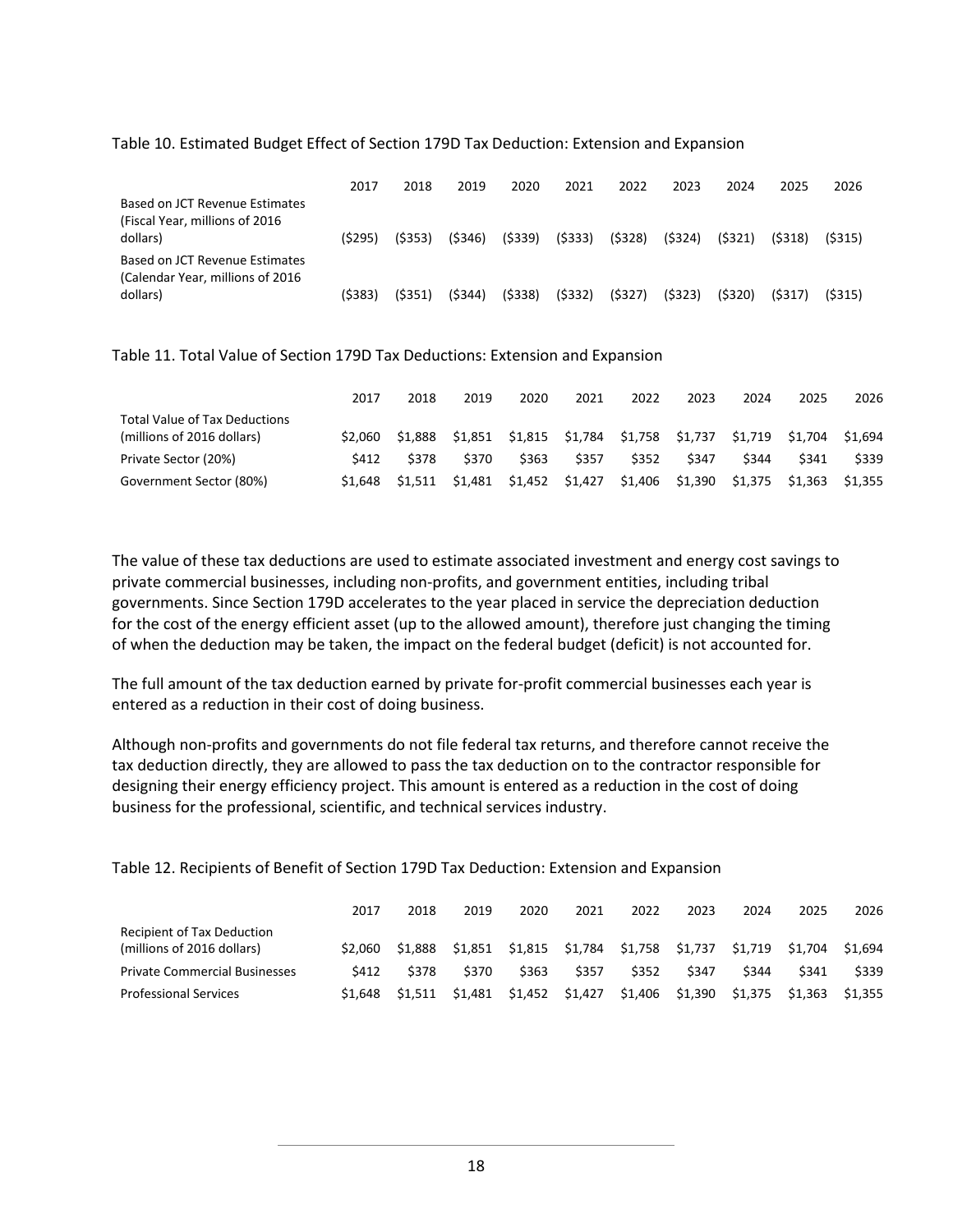### Leveraged Investment

Since the tax deduction is based on only a portion of the investment spending, it is assumed that each dollar of tax deduction is leveraged by a certain amount of investment spending. The tax incentive is calculated on a per square foot basis, and varies depending on the measured (and certified) improvement in energy efficiency. This leverage value was calculated from industry data provided to REMI by a third-party certifier, which showed an average of \$3.12 of private investment for each \$1 of federal tax deduction. This translates into an almost 17 to 1 ratio of investment to tax reduction. The incentive is meant to produce a rising share of energy efficient investment activity over a 5-10 year period, at which point the standard for receiving the incentive could be adjusted to account for the development of new technologies. For this reason, the amount of the leveraged investment is phased in over the ten year period of analysis, beginning at 50% in 2017, then incrementing 5% each year, reaching 95% in 2026.

The leveraged investment spending is split between labor (30%) and materials (70%) based on Garrett-Peltier, and the materials distributed to equipment type (75% HVAC, 25% Lighting) based on industry data provided to REMI by a third-party certifier.

|                                   | 2017    | 2018    | 2019    | 2020    | 2021    | 2022    | 2023    | 2024    | 2025    | 2026    |
|-----------------------------------|---------|---------|---------|---------|---------|---------|---------|---------|---------|---------|
| Leveraged Investment (millions of |         |         |         |         |         |         |         |         |         |         |
| 2016 dollars)                     | \$3.217 | \$3,243 | \$3,467 | \$3,683 | \$3,898 | \$4,117 | \$4,340 | \$4,563 | \$4,788 | \$5,024 |
| <b>Private Sector</b>             | \$643   | \$649   | \$693   | \$737   | \$780   | \$823   | \$868   | \$913   | \$958   | \$1,005 |
| A/C and Boiler equipment (53%)    | \$340   | \$342   | \$366   | \$389   | \$412   | \$435   | \$458   | \$482   | \$505   | \$530   |
| Light fixtures, etc. (17%)        | \$111   | \$112   | \$119   | \$127   | \$134   | \$142   | \$149   | \$157   | \$165   | \$173   |
| Labor (30%)                       | \$193   | \$195   | \$208   | \$221   | \$234   | \$247   | \$260   | \$274   | \$287   | \$301   |
| <b>Government Sector</b>          | \$2.574 | \$2,595 | \$2.774 | \$2,946 | \$3,119 | \$3,294 | \$3,472 | \$3,650 | \$3,830 | \$4.019 |
| A/C and Boiler equipment (53%)    | \$1.358 | \$1,370 | \$1,464 | \$1,555 | \$1,646 | \$1,739 | \$1,833 | \$1,927 | \$2,022 | \$2.121 |
| Light fixtures, etc. (17%)        | \$443   | \$447   | \$478   | \$507   | \$537   | \$567   | \$598   | \$628   | \$659   | \$692   |
| Labor (30%)                       | \$772   | \$778   | \$832   | \$884   | \$936   | \$988   | \$1,041 | \$1,095 | \$1,149 | \$1,206 |

### Table 13. Leveraged Investment of Section 179D Tax Deduction: Extension and Expansion

### Energy Savings

Industry data provided to REMI by a third-party certifier was used to calculate the average annual energy savings per dollar of tax deduction. This value was determined to be 8% (8 cents of future energy savings for every dollar of tax deduction). The total value of energy savings to the private sector was entered as a reduction in the cost of production, spread across all commercial industries in the model. A corresponding decrease in demand for electricity was also entered. For energy savings to government, an increase in government spending was entered due to the availability of more resources for other areas of the budget as a result of the lower energy costs. As with the private sector, a corresponding decrease in demand for electricity was entered.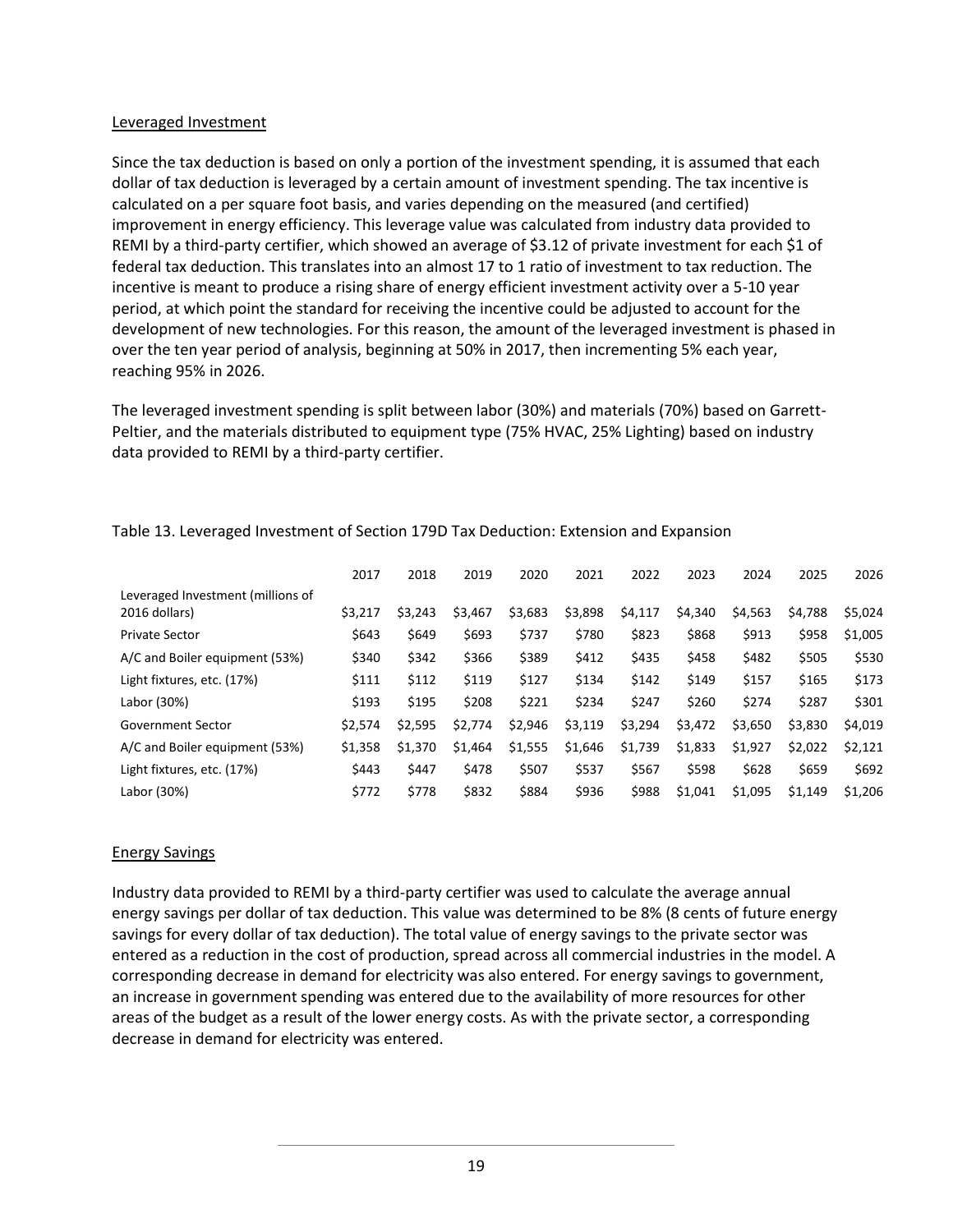#### Table 14. Energy Savings of Section 179D Tax Deduction: Extension and Expansion

|                                  | 2017  | 2018  | 2019  | 2020  | 2021  | 2022  | 2023  | 2024                    | 2025    | 2026    |
|----------------------------------|-------|-------|-------|-------|-------|-------|-------|-------------------------|---------|---------|
| Energy Savings (millions of 2016 |       |       |       |       |       |       |       |                         |         |         |
| dollars)                         | \$167 | \$320 | \$469 | \$616 | \$760 | \$903 |       | \$1,043 \$1,182 \$1,320 |         | \$1.457 |
| <b>Private Sector</b>            | \$33  | \$64  | \$94  | \$123 | \$152 | \$181 | \$209 | \$236                   | \$264   | \$291   |
| <b>Government Sector</b>         | \$133 | \$256 | \$375 | \$493 | \$608 | \$722 | \$835 | \$946                   | \$1,056 | \$1,166 |

### Table 15. Reduced Demand for Utilities of Section 179D Tax Deduction: Extension and Expansion

|                             | 2017    | 2018    | 2019    | 2020    | 2021    | 2022   | 2023     | 2024      | 2025     | 2026      |
|-----------------------------|---------|---------|---------|---------|---------|--------|----------|-----------|----------|-----------|
| Utility Demand (millions of |         |         |         |         |         |        |          |           |          |           |
| 2016 dollars)               | (\$167) | (\$320) | (\$469) | (5616)  | (\$760) | (5903) | (51,043) | (51, 182) | (51,320) | (51.457)  |
| <b>Private Sector</b>       | (\$33)  | (\$64)  | (\$94)  | (5123)  | (5152)  | (5181) | (5209)   | (\$236)   | (5264)   | (\$291)   |
| <b>Government Sector</b>    | (S133)  | (\$256) | (5375)  | (\$493) | (\$608) | (5722) | (\$835)  | (\$946)   | (51,056) | (51, 166) |

### Investment Offset

For this analysis, we assume that for each dollar spent in a given year on investment in order to achieve the energy efficiency requirements, an equal dollar of investment is removed from spending spread over the next ten years. Therefore it is assumed that the tax deduction incentivizes the timing of the investment, leading to more immediate investment instead of longer term investment that is spread over many years.

### Table 16. Investment Offset of Section 179D Tax Deduction: Extension and Expansion

|                            | 2017   | 2018   | 2019   | 2020     | 2021       | 2022      | 2023      | 2024       | 2025      | 2026      |
|----------------------------|--------|--------|--------|----------|------------|-----------|-----------|------------|-----------|-----------|
| Investment Offset          |        |        |        |          |            |           |           |            |           |           |
| (millions of 2016 dollars) | (5322) | (5646) | (5993) | (51,361) | (\$1,751)  | (\$2,163) | (\$2,597) | ( \$3,053) | (53.532)  | (\$4,034) |
| <b>Private Sector</b>      | (S64)  | (5129) | (5199) | (5272)   | $($ \$350) | (5433)    | (5519)    | (5611)     | (5706)    | (\$807)   |
| Government Sector          | (5257) | (5517) | (5794) | (51,089) | (51, 401)  | (51,730)  | (52,077)  | (52, 442)  | (52, 825) | (53, 227) |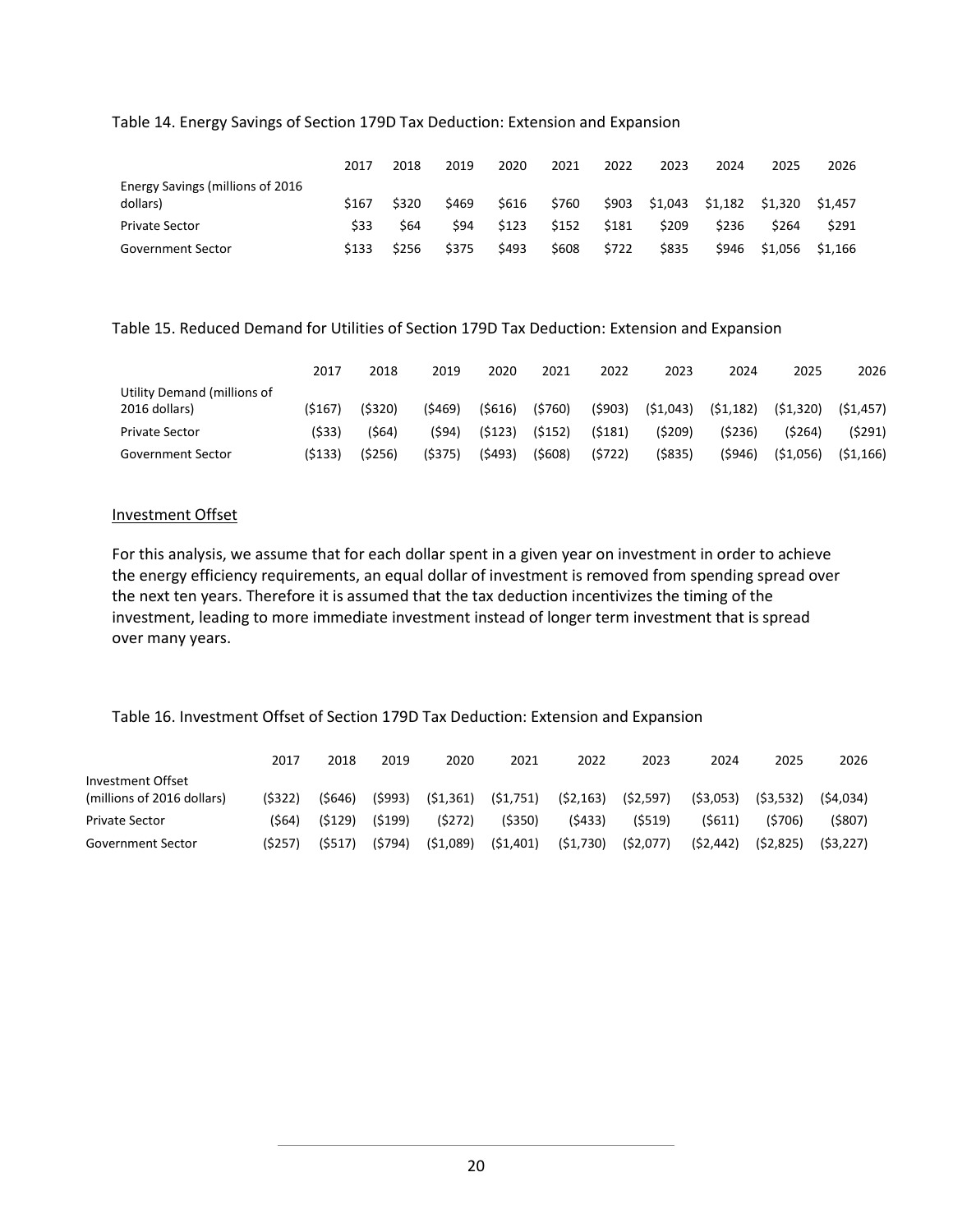### Economic Impact Results

REMI modeled the scenario related to the proposal to extend and expand the deduction for energy efficient building property over the ten-year time period 2017-2026 based on the revenue score provided by the Joint Committee on Taxation. Over the first ten years of the extension, the net leveraged investment, energy savings, and accelerated tax deduction combined yield a net average gain of 39,388 jobs per year nationwide (see Figure 7). The construction industry gains the majority of these jobs (just under 8,200), while Manufacturing, Trade, and Professional Services combined account for almost 11,000 jobs. This is a result of the direct investment in energy efficiency technology and associated building construction and/or retrofitting. The Utilities industry loses some jobs (-880) due to reduced demand for electricity as a result of the increased energy efficiency.



### Figure 7. Extension and Expansion: Total and Average Jobs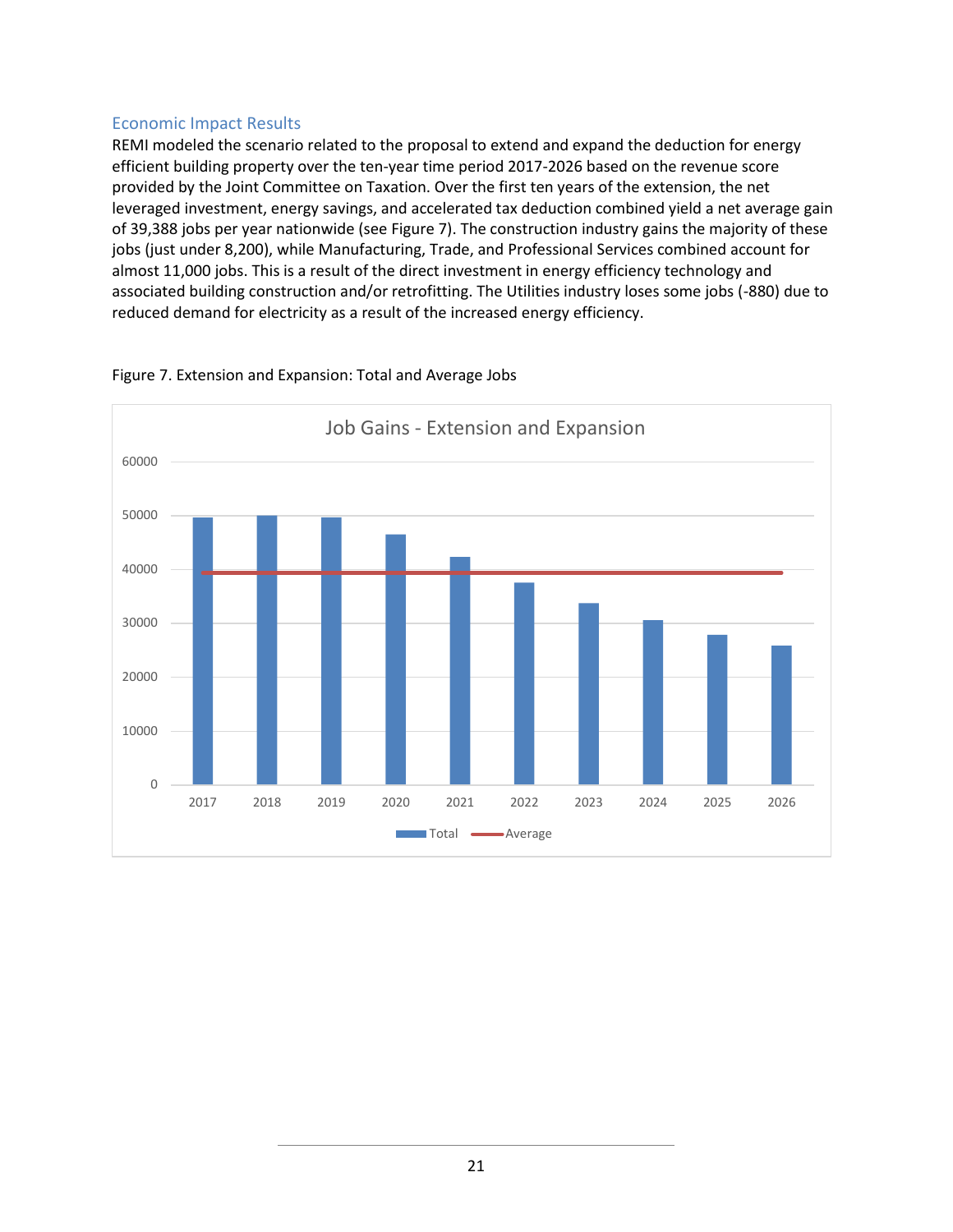

Figure 8. Extension and Expansion: Industry Jobs

In addition to the employment impact, Gross Domestic Product increased by an average of \$3.7 billion nationwide. Similarly, personal income increased an average of \$3 billion, while increased output averaged \$7 billion.



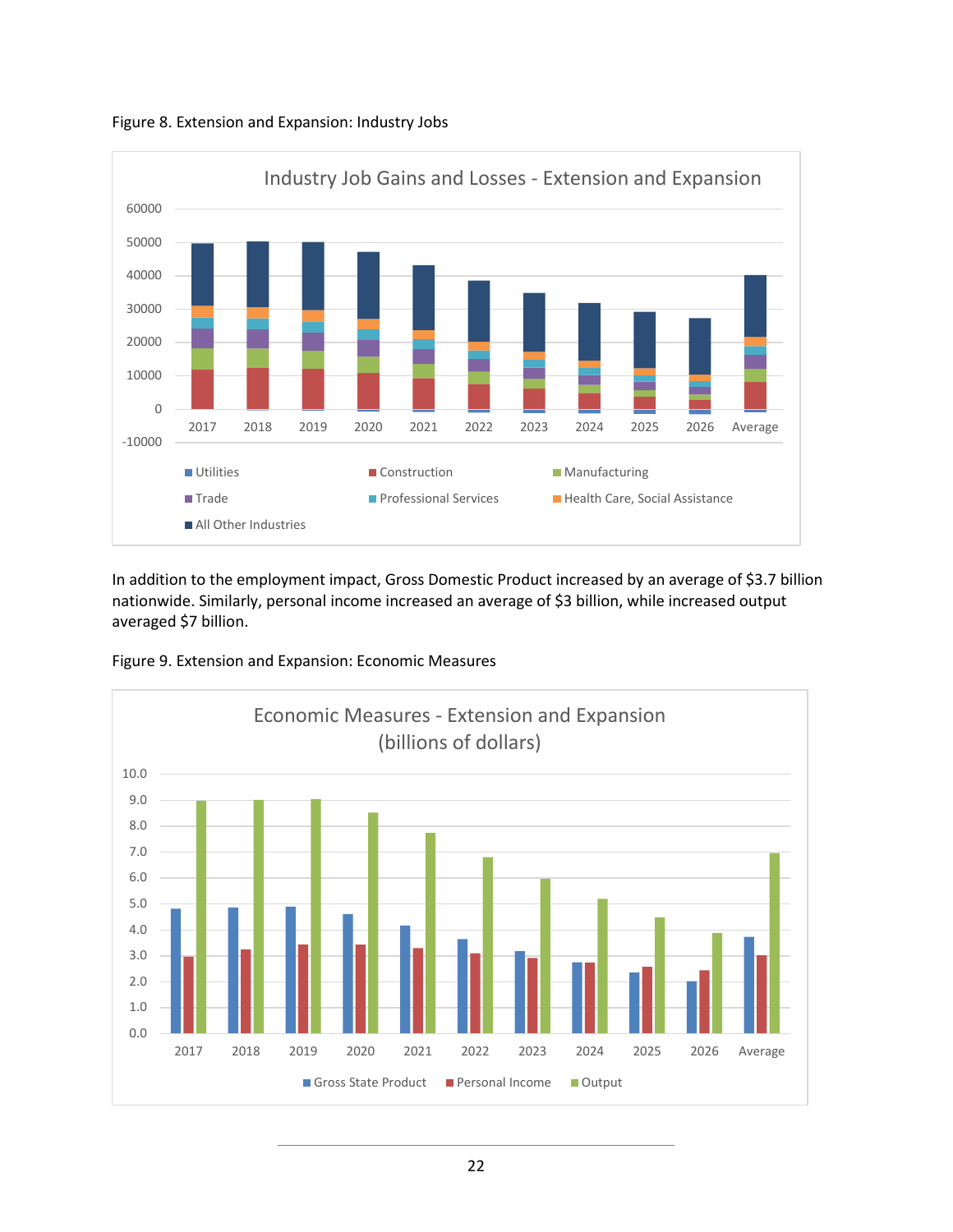# Economic Impact Analysis: Extension of Current Law Section 179D

### **Overview**

As a temporary tax provision, Section 179D has experienced numerous expirations and extensions since its enactment. This cycle frustrates the achievement of the policy goals for the incentive, since energy efficiency projects, like other construction projects, require considerable lead-time for planning and development. A long-term extension of Section 179D would provide certainty about the availability of the tax incentives, to support future hiring, manufacturing, and development decisions.

### Methodology and Model Inputs

In order to analyze the potential economic impact of extending Section 179D as it exists under current law, REMI evaluated both the costs and benefits of the program in terms of the value of the tax deduction, the additional leveraged investment spending it directly generates, and the future energy savings that results from it. These factors were estimated for both the private and government sectors.

### Value of Tax Deduction

 $\overline{\phantom{a}}$ 

The cost of the proposal to extend Section 179D for one year was estimated by the Joint Committee on Taxation to be \$324 million over 10 years<sup>16</sup>. This analysis projects the economic impact of the first ten years of an extension based upon JCT's evaluation of this one-year extension.

Since the JCT reports in fiscal years, and the REMI model is based on calendar years, the revenue costs were converted to represent calendar years. The value of the tax deduction represented by the JCT's estimate of the budget effect was estimated based on the assumption of an effective corporate tax rate of 18.6% (the budget estimate was divided by the tax rate to yield an estimate of the tax deduction). Since the tax deduction is available for both private and government-owned buildings, but the participants of the current program are primarily government entities, it was split between the two sectors based on a breakdown of 15% private and 85% government.

| Based on JCT Revenue Estimates<br>(Fiscal Year, millions of 2016)<br>dollars)   | 2017<br>(\$302) | 2018<br>(\$363) | 2019<br>$($ \$355) | 2020<br>(\$348) | 2021<br>(\$342) | 2022<br>(5337) | 2023<br>(\$333) | 2024<br>(5329) | 2025<br>(5326) | 2026<br>(5324) |
|---------------------------------------------------------------------------------|-----------------|-----------------|--------------------|-----------------|-----------------|----------------|-----------------|----------------|----------------|----------------|
| Based on JCT Revenue Estimates<br>(Calendar Year, millions of 2016)<br>dollars) | (\$392)         | (\$361)         | (5353)             | (5347)          | (5341)          | (5336)         | (5332)          | (5328)         | (5326)         | (5324)         |

<sup>&</sup>lt;sup>16</sup> Estimated Budget Effects of Division Q of Amendment #2 to the Senate Amendment to H.R. 2029 (Rules Committee Print 114-40), The "Protecting Americans from Tax Hikes Act of 2015", Joint Committee on Taxation, December 16, 2015, JCX-143-15.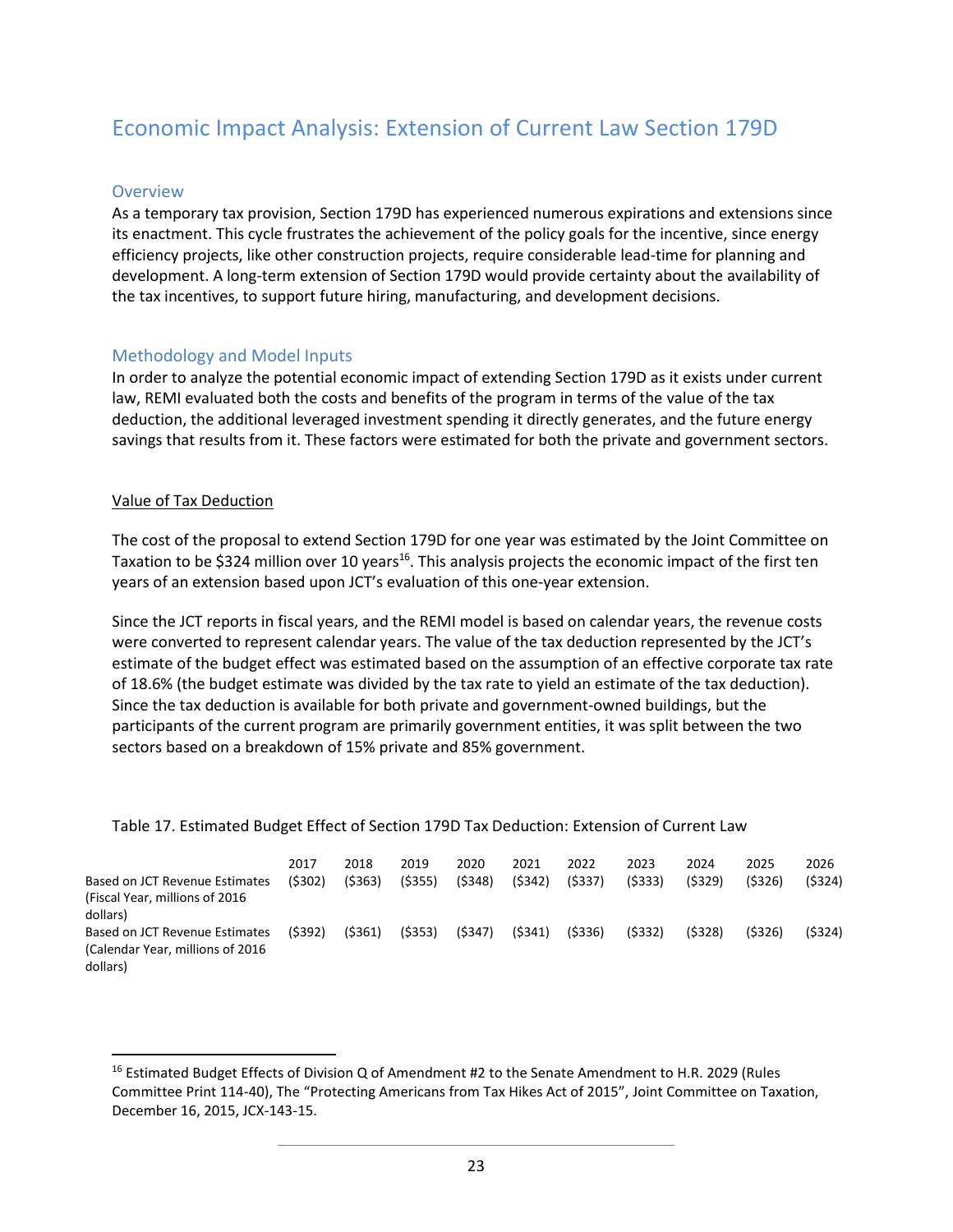|  | Table 18. Total Value of Section 179D Tax Deductions: Extension of Current Law |
|--|--------------------------------------------------------------------------------|
|--|--------------------------------------------------------------------------------|

| <b>Total Value of Tax</b>                | 2017<br>\$2.109 | 2018<br>\$1.941 | 2019<br>\$1.899 | 2020<br>\$1.863 | 2021<br>\$1,832 | 2022<br>\$1,806 | 2023<br>\$1,785 | 2024<br>\$1.765 | 2025<br>\$1.750 | 2026<br>\$1.742 |
|------------------------------------------|-----------------|-----------------|-----------------|-----------------|-----------------|-----------------|-----------------|-----------------|-----------------|-----------------|
| Deductions (millions of<br>2016 dollars) |                 |                 |                 |                 |                 |                 |                 |                 |                 |                 |
| Private Sector (15%)                     | \$316           | \$291           | \$285           | \$279           | \$275           | \$271           | \$268           | \$265           | \$263           | \$261           |
| <b>Government Sector</b><br>(85%)        | \$1.793         | \$1.650         | \$1.614         | \$1.583         | \$1,557         | \$1,535         | \$1,517         | \$1.500         | \$1,488         | \$1.481         |

The value of these tax deductions is used to estimate associated investment and energy cost savings to private businesses and governments. Since Section 179D accelerates to the year placed in service the depreciation deduction for the cost of the energy efficient asset (up to the allowed amount), therefore just changing the timing of when the deduction may be taken, the impact on the federal budget (deficit) is not accounted for.

The full amount of the tax deduction earned by private commercial businesses each year is entered as a reduction in their cost of doing business.

Although governments do not file federal tax returns, and therefore cannot receive the tax deduction directly, they are allowed to pass the tax deduction on to the contractor responsible for designing their energy efficiency project. This amount is entered as a reduction in the cost of doing business for the professional, scientific, and technical services industry.

| Recipient of Tax<br>Deduction (millions of                      | 2017<br>\$2.109 | 2018<br>\$1.941 | 2019<br>\$1.899 | 2020<br>\$1,863 | 2021<br>\$1,832 | 2022<br>\$1,806 | 2023<br>\$1,785 | 2024<br>\$1,765 | 2025<br>\$1.750 | 2026<br>\$1.742 |
|-----------------------------------------------------------------|-----------------|-----------------|-----------------|-----------------|-----------------|-----------------|-----------------|-----------------|-----------------|-----------------|
| 2016 dollars)<br><b>Private Commercial</b><br><b>Businesses</b> | \$316           | \$291           | \$285           | \$279           | \$275           | \$271           | \$268           | \$265           | \$263           | \$261           |
| <b>Professional Services</b>                                    | \$1,793         | \$1.650         | \$1,614         | \$1,583         | \$1,557         | \$1,535         | \$1,517         | \$1,500         | \$1.488         | S1.481          |

### Table 19. Recipients of Benefit of Section 179D Tax Deduction: Extension of Current Law

### Leveraged Investment

Since the tax deduction is based on only a portion of the investment spending, it is assumed that each dollar of tax deduction is leveraged by a certain amount of investment spending. The tax incentive is calculated on a per square foot basis, and varies depending on the measured (and certified) improvement in energy efficiency. This leverage value was calculated from industry data provided to REMI by a third-party certifier, which showed an average of \$3.12 of private investment for each \$1 of federal tax deduction. This translates into an almost 17 to 1 ratio of investment to tax reduction. The incentive is meant to produce a rising share of energy efficient investment activity over a 5-10 year period, at which point the standard for receiving the incentive could be adjusted to account for the development of new technologies. For this reason, the amount of the leveraged investment is phased in over the ten year period of analysis, beginning at 50% in 2017, then incrementing 5% each year, reaching 95% in 2026.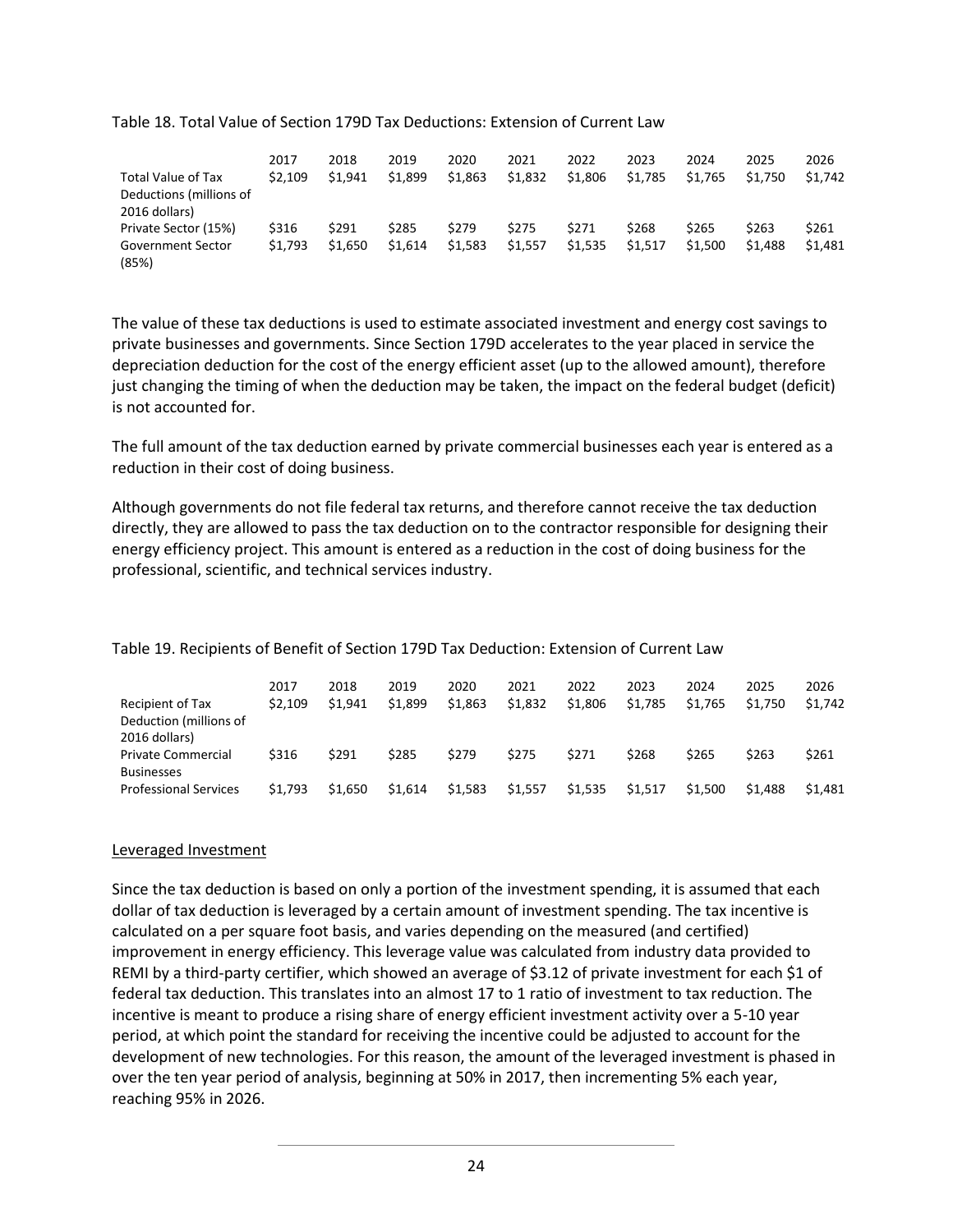The leveraged investment spending is split between labor (30%) and materials (70%) based on Garrett-Peltier, and the materials distributed to equipment type (75% HVAC, 25% Lighting) based on industry data provided to REMI by a third-party certifier.

| Leveraged Investment       | 2017<br>\$3,292 | 2018<br>\$3,333 | 2019<br>\$3,558 | 2020<br>\$3,781 | 2021<br>\$4,004 | 2022<br>\$4,230 | 2023<br>\$4,459 | 2024<br>\$4,684 | 2025<br>\$4,918 | 2026<br>\$5,167 |
|----------------------------|-----------------|-----------------|-----------------|-----------------|-----------------|-----------------|-----------------|-----------------|-----------------|-----------------|
| (millions of 2016 dollars) |                 |                 |                 |                 |                 |                 |                 |                 |                 |                 |
| <b>Private Sector</b>      | \$494           | \$500           | \$534           | \$567           | \$601           | \$635           | \$669           | \$703           | \$738           | \$775           |
| A/C and Boiler equipment   | \$261           | \$264           | \$282           | \$299           | \$317           | \$335           | \$353           | \$371           | \$389           | \$409           |
| (53%)                      |                 |                 |                 |                 |                 |                 |                 |                 |                 |                 |
| Light fixtures, etc. (17%) | \$85            | \$86            | \$92            | \$98            | \$103           | \$109           | \$115           | \$121           | \$127           | \$133           |
| Labor (30%)                | \$148           | \$150           | \$160           | \$170           | \$180           | \$190           | \$201           | \$211           | \$221           | \$233           |
| Government Sector          | \$2.799         | \$2.833         | \$3.024         | \$3.214         | \$3.404         | \$3.596         | \$3.790         | \$3.981         | \$4.180         | \$4,392         |
| A/C and Boiler equipment   | \$1,477         | \$1.496         | \$1,596         | \$1,696         | \$1,797         | \$1,898         | \$2,001         | \$2,102         | \$2,207         | \$2,318         |
| (53%)                      |                 |                 |                 |                 |                 |                 |                 |                 |                 |                 |
| Light fixtures, etc. (17%) | \$482           | \$488           | \$521           | \$553           | \$586           | \$619           | \$652           | \$685           | \$720           | \$756           |
| Labor (30%)                | \$840           | \$850           | \$907           | \$964           | \$1.021         | \$1.079         | \$1.137         | \$1.194         | \$1.254         | \$1.318         |

Table 20. Leveraged Investment of Section 179D Tax Deduction: Extension of Current Law

### Energy Savings

Industry data provided to REMI by a third-party certifier was used to calculate the average annual energy savings per dollar of tax deduction. This value was determined to be 8% (8 cents of future energy savings for every dollar of tax deduction). The total value of energy savings to the private sector was entered as a reduction in the cost of production, spread across all commercial industries in the model. A corresponding decrease in demand for electricity was also entered. For energy savings to government, an increase in government spending was entered due to the availability of more resources for other areas of the budget as a result of the lower energy costs. As with the private sector, a corresponding decrease in demand for electricity was entered.

#### Table 21. Energy Savings of Section 179D Tax Deduction: Extension of Current Law

| Energy Savings (millions of | 2017  | 2018  | 2019  | 2020  | 2021  | 2022  | 2023    | 2024    | 2025    | 2026    |
|-----------------------------|-------|-------|-------|-------|-------|-------|---------|---------|---------|---------|
| 2016 dollars)               | \$171 | \$328 | \$481 | \$632 | \$780 | \$926 | \$1.071 | \$1.214 | \$1.355 | \$1.496 |
| <b>Private Sector</b>       | \$26  | \$49  | \$72  | \$95  | \$117 | \$139 | \$161   | \$182   | \$203   | \$224   |
| Government Sector           | \$145 | \$279 | \$409 | \$537 | \$663 | \$787 | \$910   | \$1.032 | \$1.152 | \$1.272 |

#### Table 22. Reduced Demand for Utilities of Section 179D Tax Deduction: Extension of Current Law

| Utility Demand (millions of                                 | 2017              | 2018             | 2019            | 2020             | 2021              | 2022             | 2023             | 2024                | 2025                | 2026                |
|-------------------------------------------------------------|-------------------|------------------|-----------------|------------------|-------------------|------------------|------------------|---------------------|---------------------|---------------------|
|                                                             | (5171)            | (5328)           | (5481)          | (\$632)          | (5780)            | (5926)           | (51,071)         | (51, 214)           | (51.355)            | (51, 496)           |
| 2016 dollars)<br><b>Private Sector</b><br>Government Sector | (\$26)<br>(\$145) | (\$49)<br>(5279) | (572)<br>(5409) | (595)<br>(\$537) | (5117)<br>(\$663) | (5139)<br>(5787) | (5161)<br>(5910) | (\$182)<br>(51.032) | (\$203)<br>(51.152) | (\$224)<br>(S1.272) |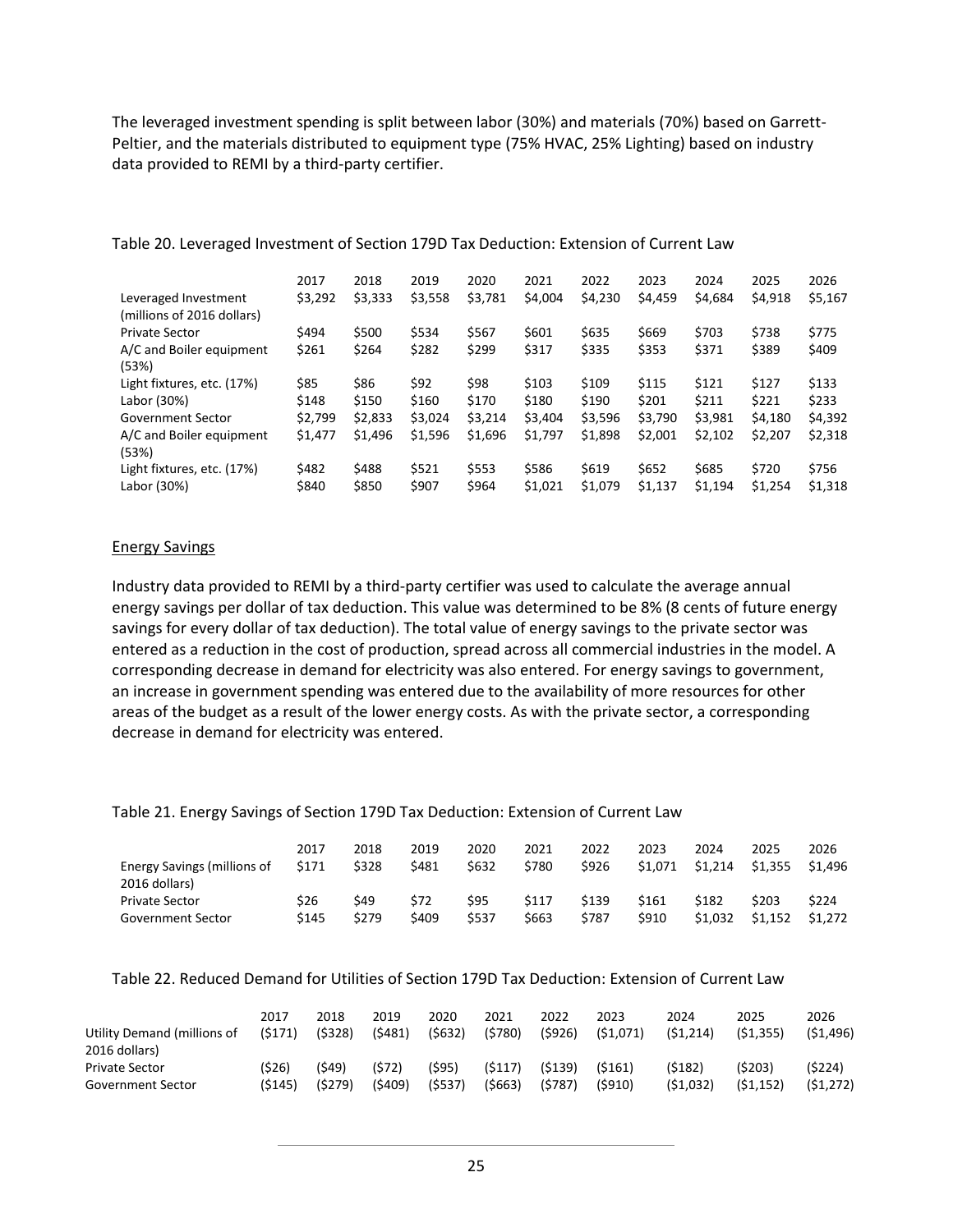### Investment Offset

For this analysis, we assume that for each dollar spent in a given year on investment in order to achieve the energy efficiency requirements, an equal dollar of investment is removed from spending spread over the next ten years. Therefore it is assumed that the tax deduction incentivizes the timing of the investment, leading to more immediate investment instead of longer term investment that is spread over many years.

### Table 23. Investment Offset of Section 179D Tax Deduction: Extension of Current Law

|                            | 2017    | 2018    | 2019     | 2020      | 2021     | 2022      | 2023     | 2024      | 2025     | 2026      |
|----------------------------|---------|---------|----------|-----------|----------|-----------|----------|-----------|----------|-----------|
| Investment Offset          | (\$329) | (\$663) | (51.018) | (51.396)  | (51,797) | (52, 220) | (52.666) | (53, 134) | (53.626) | (\$4.143) |
| (millions of 2016 dollars) |         |         |          |           |          |           |          |           |          |           |
| <b>Private Sector</b>      | 'S49)   | (\$99)  | (5153)   | (\$209)   | (\$270)  | (\$333)   | (\$400)  | (\$470)   | (\$544)  | (\$621)   |
| Government Sector          | (\$280) | (\$563) | (\$866)  | (51, 187) | (51.527) | (51.887)  | (52.266) | (52,664)  | (53.082) | (\$3.521) |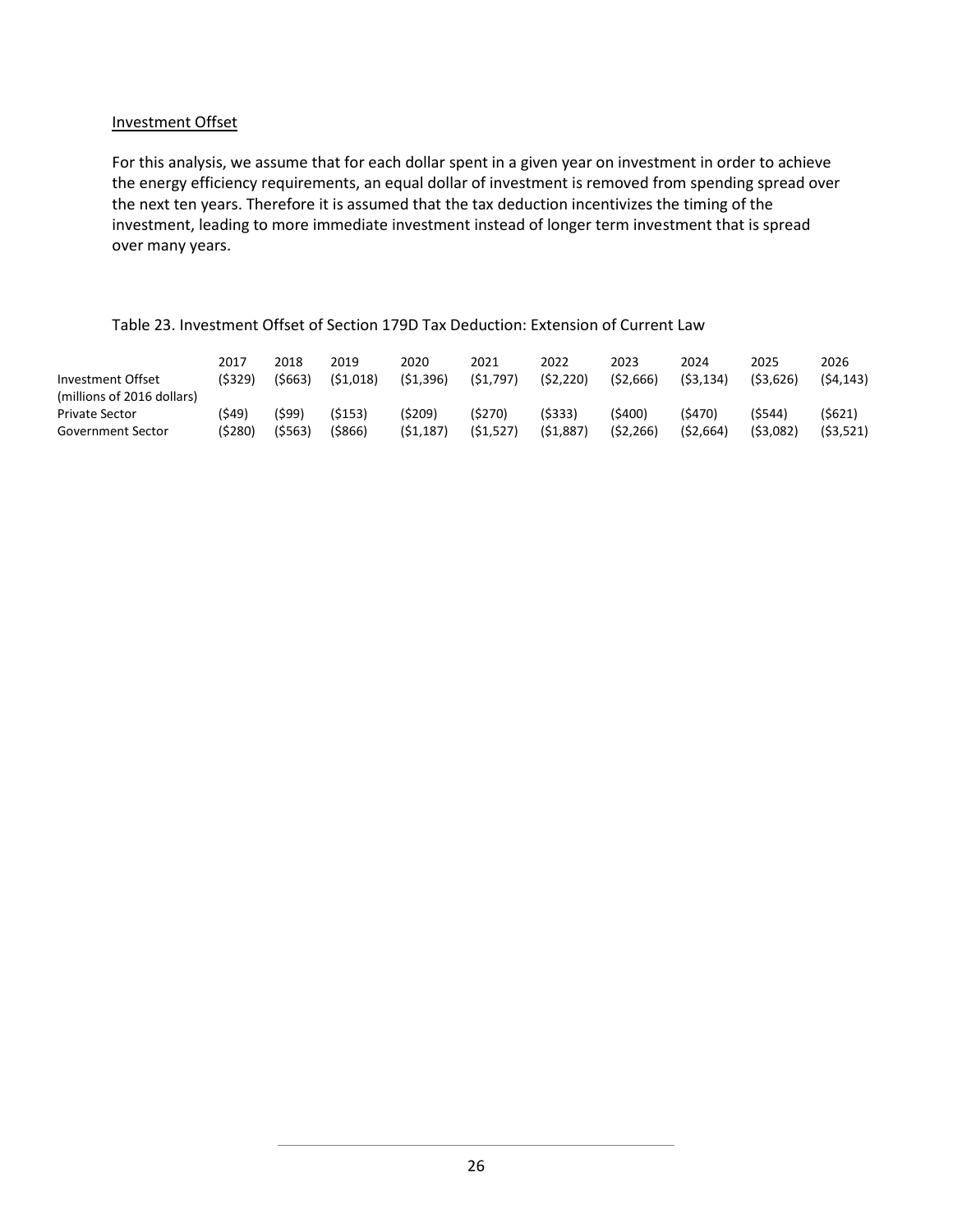### Economic Impact Results

REMI modeled the scenario related to a long-term extension of the temporary PATH Act extension of the deduction for energy efficient building property over the ten-year time period 2017-2026 based on the revenue score provided by the Joint Committee on Taxation. Over the first ten years of the extension, the net leveraged investment, energy savings, and accelerated tax deduction combined yield a net average gain of 40,749 jobs per year nationwide (see Figure 10). The construction industry gains the majority of these jobs (over 8,400), while Manufacturing, Trade, and Professional Services combined account for over 11,000 jobs. This is a result of the direct investment in energy efficiency technology and associated building construction and/or retrofitting. The Utilities industry loses some jobs (-900) due to reduced demand for electricity as a result of the increased energy efficiency.



Figure 10. Extension of Current Law: Total and Average Jobs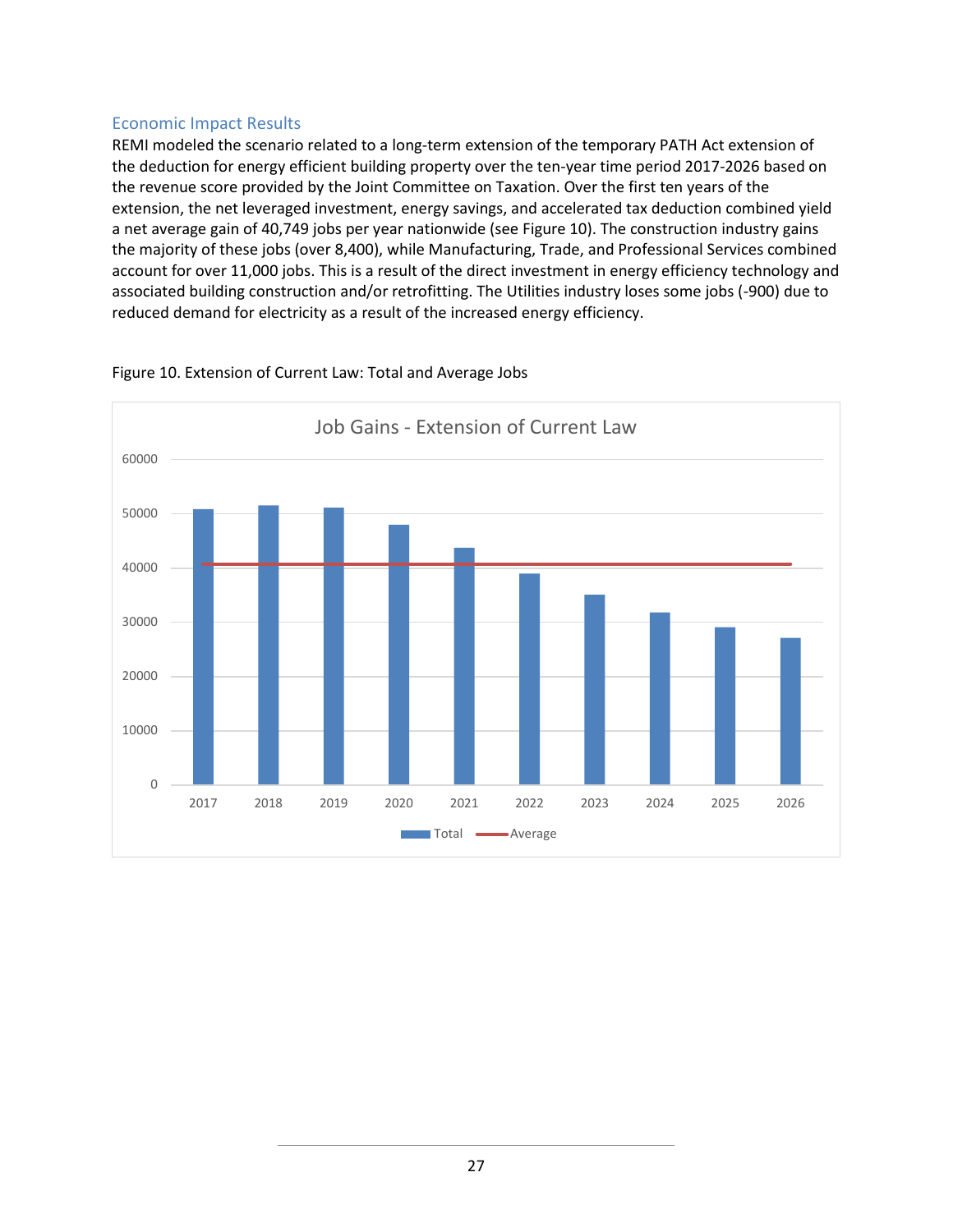

Figure 11. Extension of Current Law: Industry Jobs

In addition to the employment impact, Gross Domestic Product increased by an average of \$3.9 billion nationwide. Similarly, personal income increased an average of \$3.1 billion, while increased output averaged \$7.2 billion.



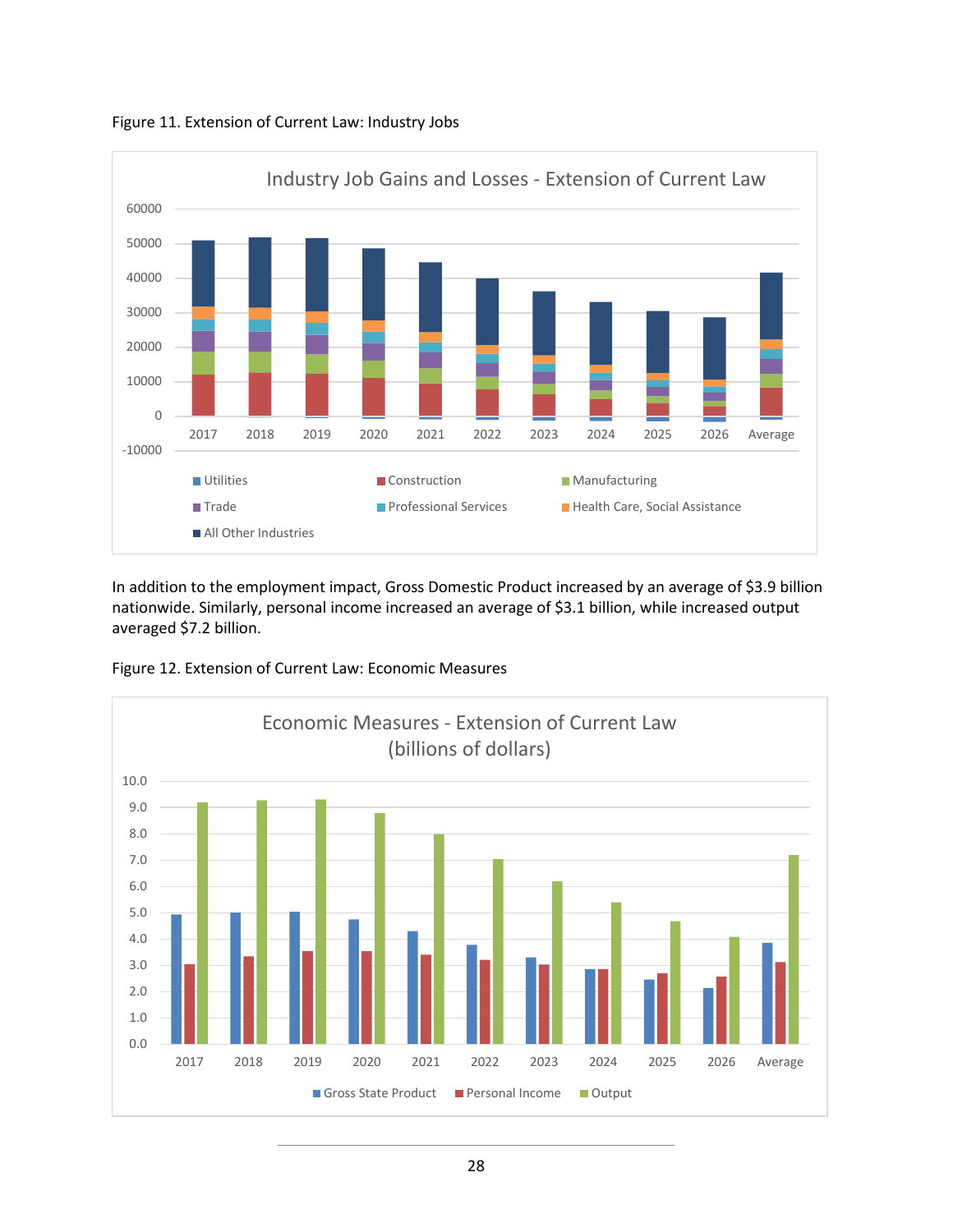# **Conclusion**

Strengthening the Section 179D Energy Efficient Commercial Buildings Tax Deduction will create jobs and expand the nation's economy. Enhancing this incentive will not only help industries involved in designing, building, and operating commercial buildings, it will also benefit the broader economy.

Strengthening and modernizing Section 179D to optimize the opportunities it presents to commercial developers is estimated to lead to an average annual gain of 76,529 jobs, \$7.4 billion in gross domestic product, and \$5.7 billion in personal income for the first ten years after enactment.

An extension of current law plus expansion to include non-profits and tribal governments, while increasing the applicable energy efficiency standards, is estimated to lead to an average annual gain of 39,388 jobs, \$3.7 billion in gross domestic product, and \$3 billion in personal income for the first ten years after enactment.

An extension of current law is estimated to lead to an average annual gain of 40,749 jobs, \$3.9 billion in gross domestic product, and \$3.1 billion in personal income for the first ten years after enactment.

The Section 179D Energy Efficient Commercial Buildings Tax Deduction strengthens our nation's energy independence, reduces emissions, encourages innovation, and creates jobs. These benefits would be compounded by increasing the dollar value of the deduction in accordance with several Congressional and administration proposals.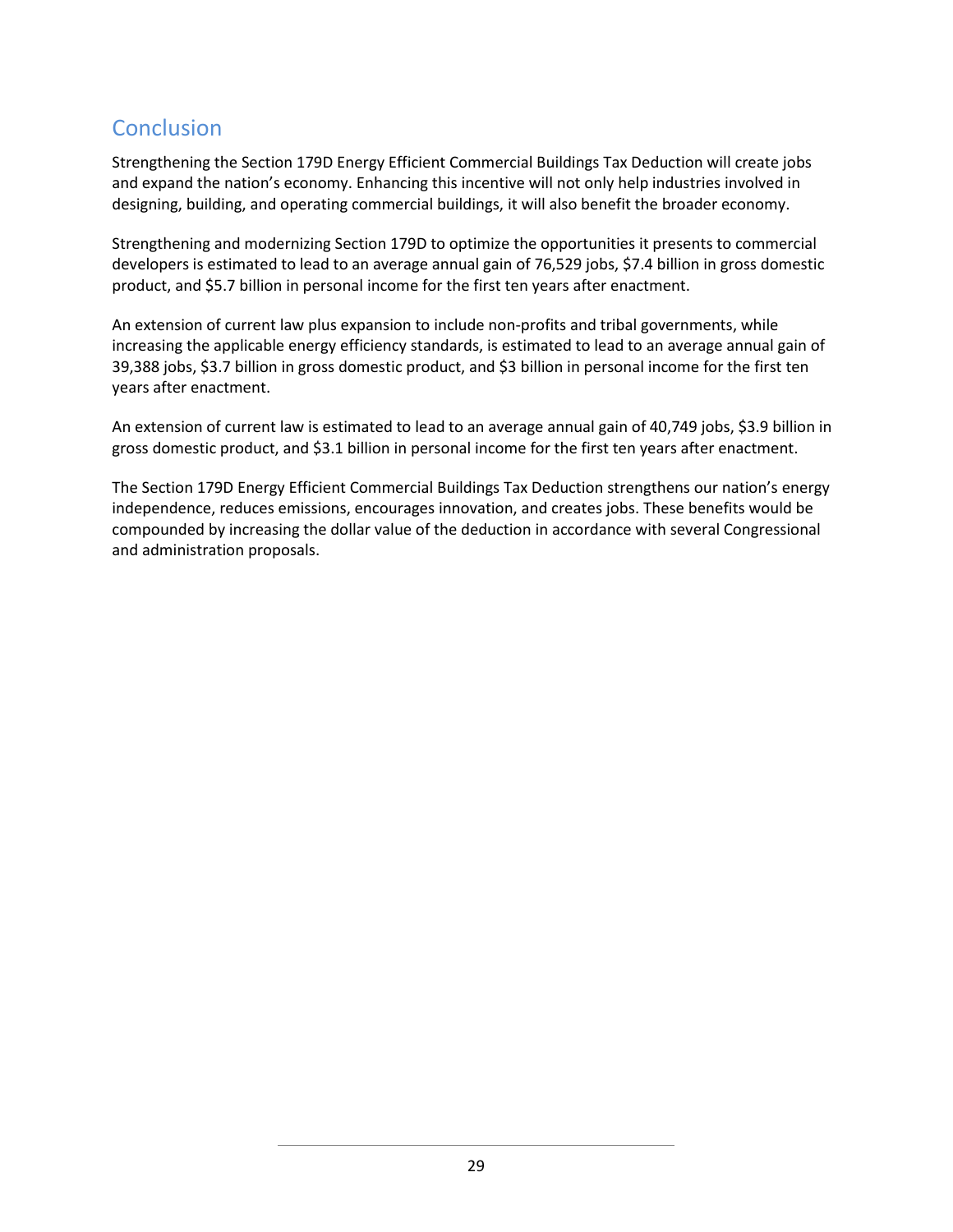# Appendix 1: Overview of the REMI Model

PI+ is a structural economic forecasting and policy analysis model. It integrates input-output, computable general equilibrium, econometric, and economic geography methodologies. The model is dynamic, with forecasts and simulations generated on an annual basis and behavioral responses to compensation, price, and other economic factors.

The model consists of thousands of simultaneous equations with a structure that is relatively straightforward. The exact number of equations used varies depending on the extent of industry, demographic, demand, and other detail in the specific model being used. The overall structure of the model can be summarized in five major blocks: (1) Output and Demand, (2) Labor and Capital Demand, (3) Population and Labor Supply, (4) Compensation, Prices, and Costs, and (5) Market Shares. The blocks and their key interactions are shown in Figures 1 and 2.

REMI

 $-\frac{1}{2}$ 

### Figure 1: REMI Model Linkages

REMI Model Linkages (Excluding Economic Geography Linkages)

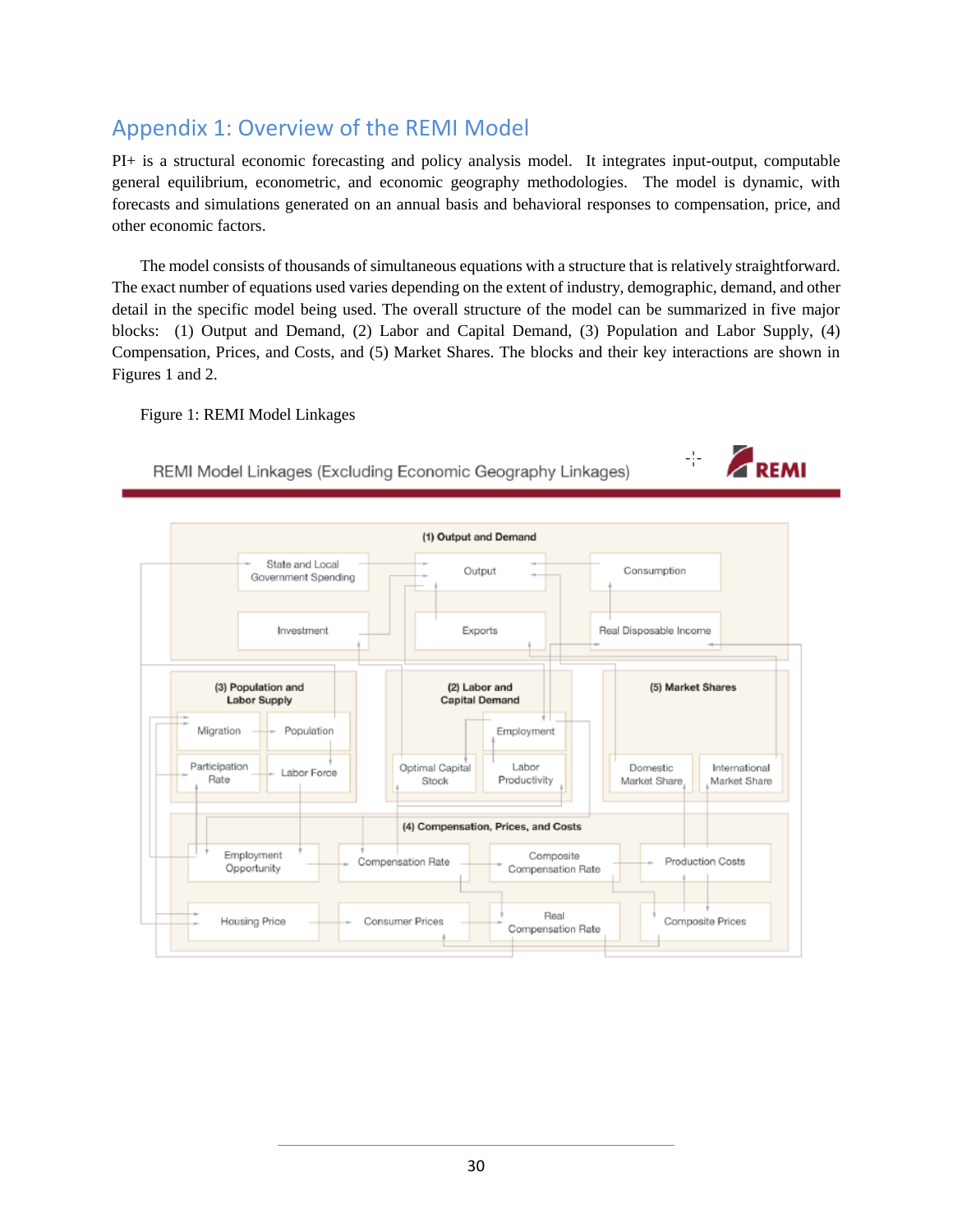### Figure 2: Economic Geography Linkages

![](_page_30_Figure_1.jpeg)

REMI

Economic Geography Linkages

The Output and Demand block consists of output, demand, consumption, investment, government spending, exports, and imports, as well as feedback from output change due to the change in the productivity of intermediate inputs. The Labor and Capital Demand block includes labor intensity and productivity as well as demand for labor and capital. Labor force participation rate and migration equations are in the Population and Labor Supply block. The Compensation, Prices, and Costs block includes composite prices, determinants of production costs, the consumption price deflator, housing prices, and the compensation equations. The proportion of local, inter-regional, and export markets captured by each region is included in the Market Shares block.

Models can be built as single region, multi-region, or multi-region national models. A region is defined broadly as a sub-national area, and could consist of a state, province, county, or city, or any combination of subnational areas.

Single-region models consist of an individual region, called the home region. The rest of the nation is also represented in the model. However, since the home region is only a small part of the total nation, the changes in the region do not have an endogenous effect on the variables in the rest of the nation.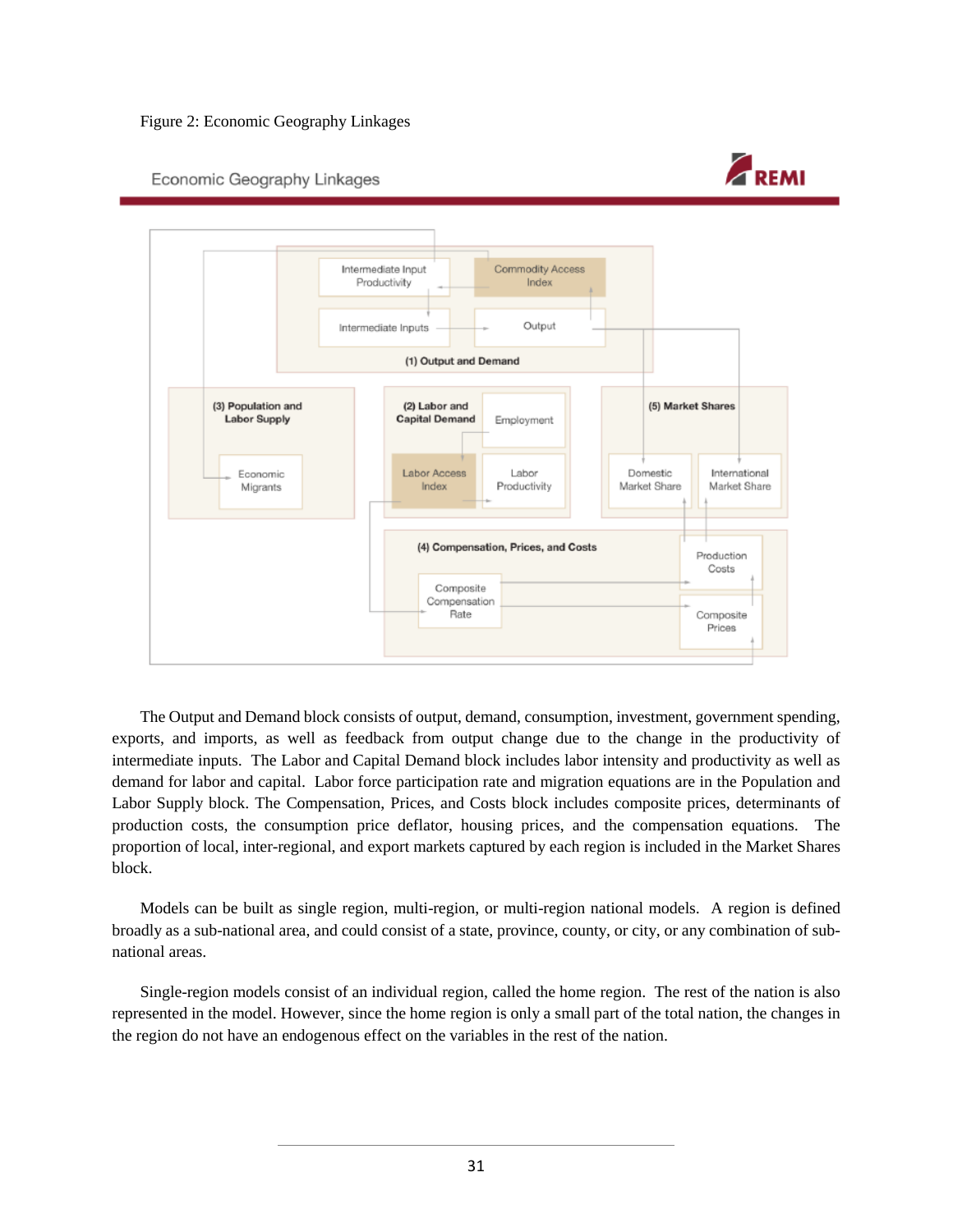Multi-regional models have interactions among regions, such as trade and commuting flows. These interactions include trade flows from each region to each of the other regions. These flows are illustrated for a three-region model in Figure 3.

![](_page_31_Figure_1.jpeg)

### Figure 3: Trade and Commuter Flow Linkages

Multiregional national models also include a central bank monetary response that constrains labor markets. Models that only encompass a relatively small portion of a nation are not endogenously constrained by changes in exchange rates or monetary responses.

### *Block 1. Output and Demand*

This block includes output, demand, consumption, investment, government spending, import, commodity access, and export concepts. Output for each industry in the home region is determined by industry demand in all regions in the nation, the home region's share of each market, and international exports from the region.

For each industry, demand is determined by the amount of output, consumption, investment, and capital demand on that industry. Consumption depends on real disposable income per capita, relative prices, differential income elasticities, and population. Input productivity depends on access to inputs because a larger choice set of inputs means it is more likely that the input with the specific characteristics required for the job will be found. In the capital stock adjustment process, investment occurs to fill the difference between optimal and actual capital stock for residential, non-residential, and equipment investment. Government spending changes are determined by changes in the population.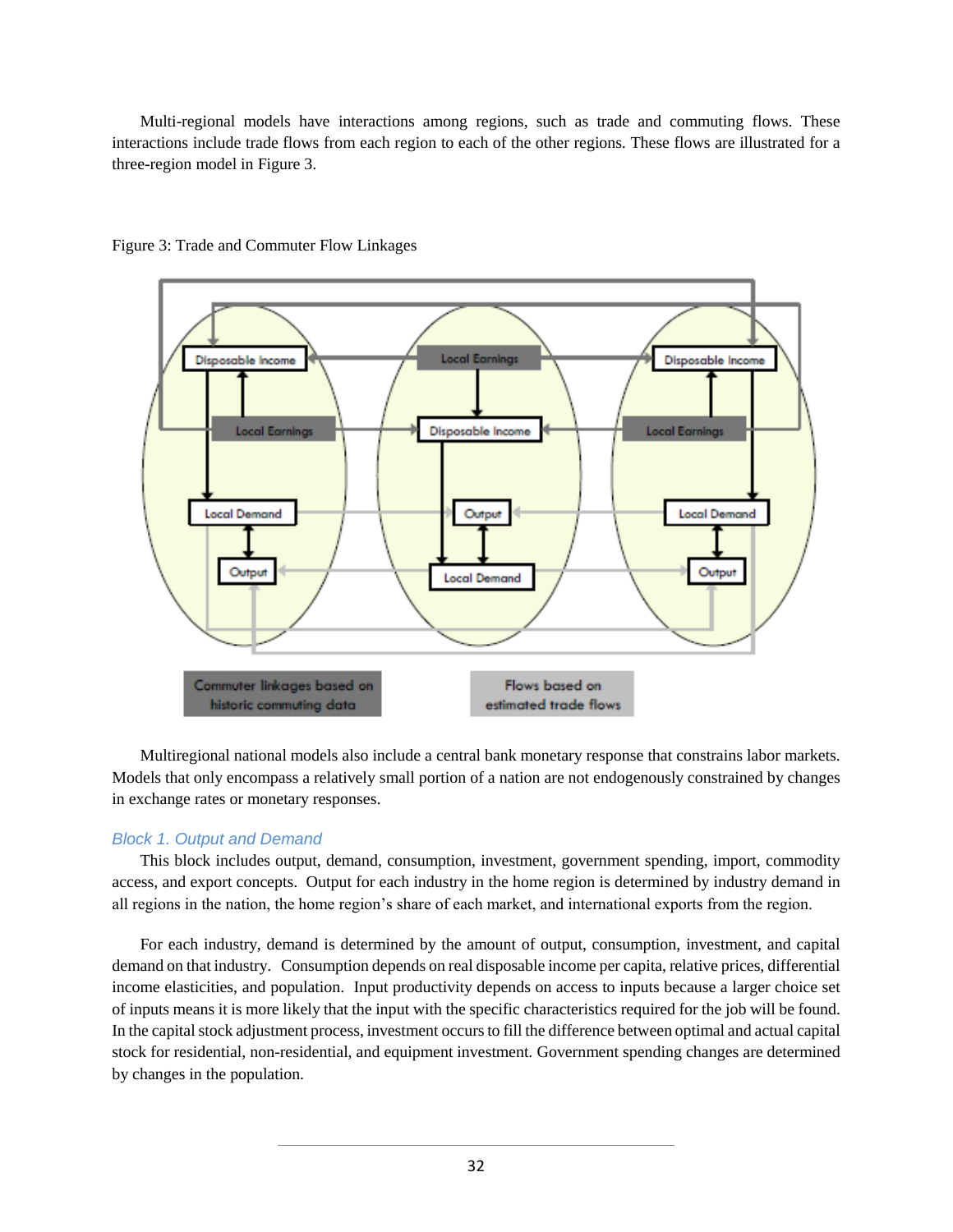#### *Block 2. Labor and Capital Demand*

The Labor and Capital Demand block includes the determination of labor productivity, labor intensity, and the optimal capital stocks. Industry-specific labor productivity depends on the availability of workers with differentiated skills for the occupations used in each industry. The occupational labor supply and commuting costs determine firms' access to a specialized labor force.

Labor intensity is determined by the cost of labor relative to the other factor inputs, capital and fuel. Demand for capital is driven by the optimal capital stock equation for both non-residential capital and equipment. Optimal capital stock for each industry depends on the relative cost of labor and capital, and the employment weighted by capital use for each industry. Employment in private industries is determined by the value added and employment per unit of value added in each industry.

### *Block 3. Population and Labor Supply*

The Population and Labor Supply block includes detailed demographic information about the region. Population data is given for age, gender, and ethnic category, with birth and survival rates for each group. The size and labor force participation rate of each group determines the labor supply. These participation rates respond to changes in employment relative to the potential labor force and to changes in the real after- tax compensation rate. Migration includes retirement, military, international, and economic migration. Economic migration is determined by the relative real after-tax compensation rate, relative employment opportunity, and consumer access to variety.

### *Block 4. Compensation, Prices and Costs*

This block includes delivered prices, production costs, equipment cost, the consumption deflator, consumer prices, the price of housing, and the compensation equation. Economic geography concepts account for the productivity and price effects of access to specialized labor, goods, and services.

These prices measure the price of the industry output, taking into account the access to production locations. This access is important due to the specialization of production that takes place within each industry, and because transportation and transaction costs of distance are significant. Composite prices for each industry are then calculated based on the production costs of supplying regions, the effective distance to these regions, and the index of access to the variety of outputs in the industry relative to the access by other uses of the product.

The cost of production for each industry is determined by the cost of labor, capital, fuel, and intermediate inputs. Labor costs reflect a productivity adjustment to account for access to specialized labor, as well as underlying compensation rates. Capital costs include costs of non-residential structures and equipment, while fuel costs incorporate electricity, natural gas, and residual fuels.

The consumption deflator converts industry prices to prices for consumption commodities. For potential migrants, the consumer price is additionally calculated to include housing prices. Housing prices change from their initial level depending on changes in income and population density.

Compensation changes are due to changes in labor demand and supply conditions and changes in the national compensation rate. Changes in employment opportunities relative to the labor force and occupational demand change determine compensation rates by industry.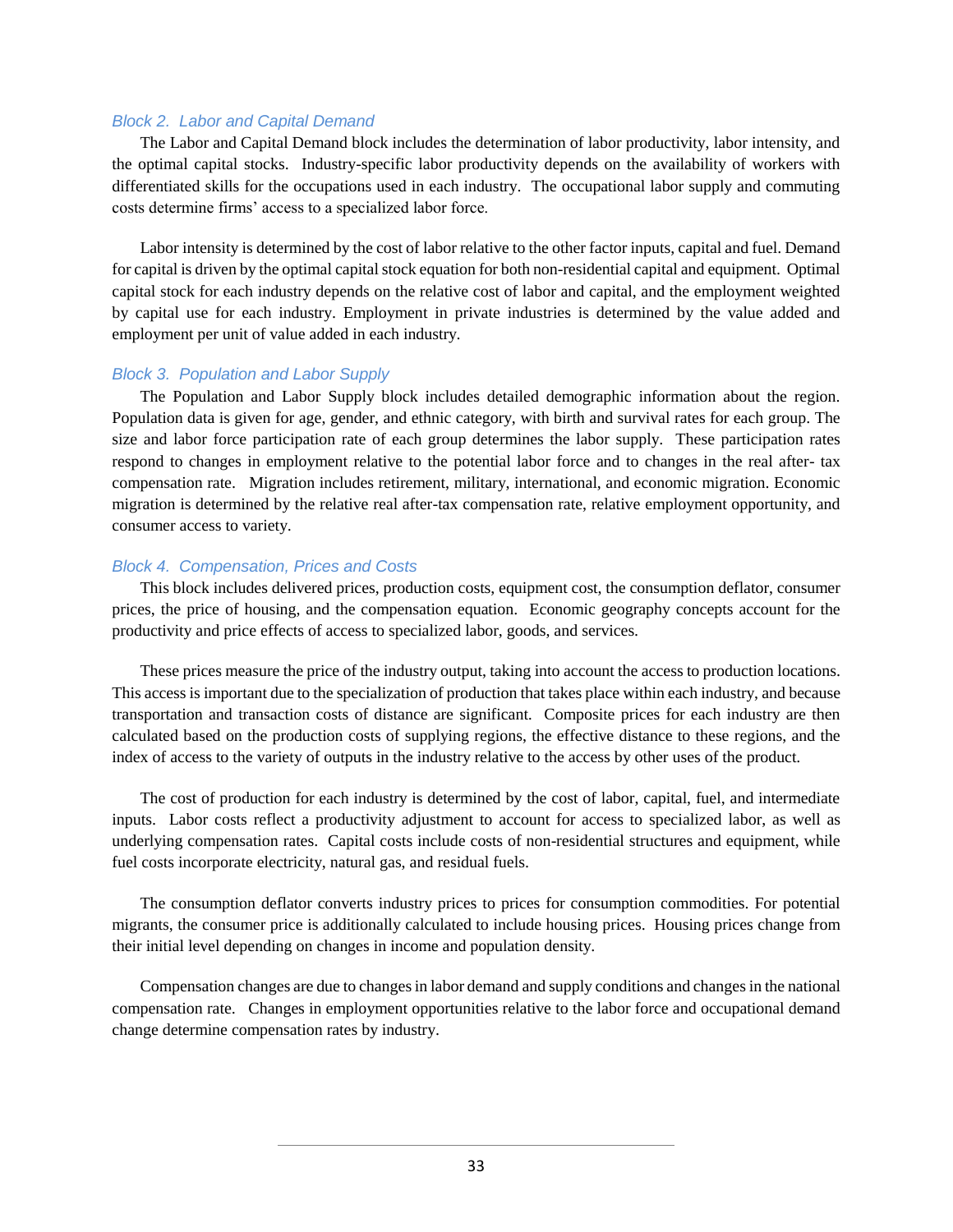### *Block 5. Market Shares*

The market shares equations measure the proportion of local and export markets that are captured by each industry. These depend on relative production costs, the estimated price elasticity of demand, and the effective distance between the home region and each of the other regions. The change in share of a specific area in any region depends on changes in its delivered price and the quantity it produces compared with the same factors for competitors in that market. The share of local and external markets then drives the exports from and imports to the home economy.